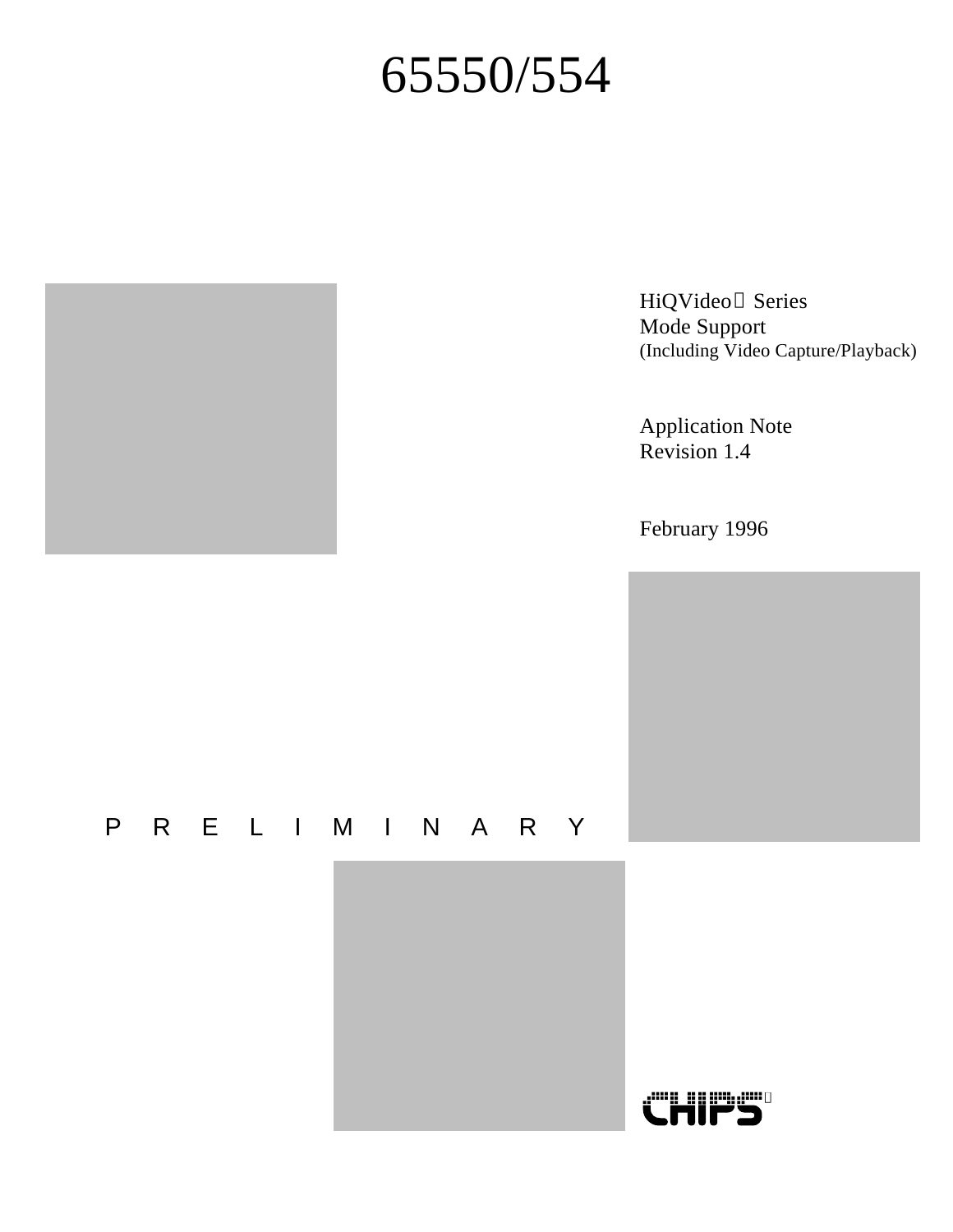#### **Copyright Notice**

Copyright<sup>©</sup> 1995-96 Chips and Technologies, Inc. ALL RIGHTS RESERVED.

This manual is copyrighted by Chips and Technologies, Inc. You may not reproduce, transmit, transcribe, store in a retrieval system, or translate into any language or computer language, in any form or by any means, electronic, mechanical, magnetic, optical, chemical , manual, or otherwise, any part of this publication without the express written permission of Chips and Technologies, Inc.

#### **Restricted Rights Legend**

Use, duplication, or disclosure by the Government is subject to restrictions set forth in subparagraph  $(c)(1)(ii)$  of the Rights in Technical Data and Computer Software clause at 252.277-7013.

#### **Trademark Acknowledgment**

CHIPS Logotype, CHIPSlink, CHIPSPort, ELEAT, LeAPSet, NEAT, NEATsx, PEAK, PRINTGINE, SCAT, SuperMathDX, SuperState, and WINGINE are registered trademarks of Chips and Technologies, Inc.

 $HIO$  video, Unified Architecture, Unified Memory, and XRAM Video Cache are trademarks of Chips and Technologies, Inc.

IBM®, AT, XT, PS/2, Micro Channel, Personal System/2, Enhanced Graphics Adapter, Color Graphics Adapter, Video Graphics Adapter, IBM Color Display, and IBM Monochrome Display are trademarks of International Business Machines Corporation.

Hercules is a trademark of Hercules Computer Technology.

386SX, 387, 486, and i486 are trademarks of Intel Corporation.

MS-DOS and Windows are trademarks of Microsoft Corporation.

MultiSync is a trademark of Nippon Electric Company (NEC).

Brooktree and RAMDAC are trademarks of Brooktree Corporation.

Inmos is a trademark of Inmos Corporation.

TRI-STATE is a registered trademark of National Semiconductor Corporation.

VESA is a registered trademark of Video Electronics Standards Association.

VL-Bus is a trademark of Video Electronics Standards Association.

All other trademarks are the property of their respective holders.

#### **Disclaimer**

This document is provided for the general information of the customer. Chips and Technologies, Inc., reserves the right to modify the information contained herein as necessary and the customer should ensure that it has the most recent revision of the document. CHIPS makes no warranty for the use of its products and bears no responsibility for any errors which may appear in this document. The customer should be on notice that the field of personal computers is the subject of many patents held by different parties. Customers should ensure that they take appropriate action so that their use of the products does not infringe upon any patents. It is the policy of Chips and Technologies, Inc. to respect the valid patent rights of third parties and not to infringe upon or assist others to infringe upon such rights.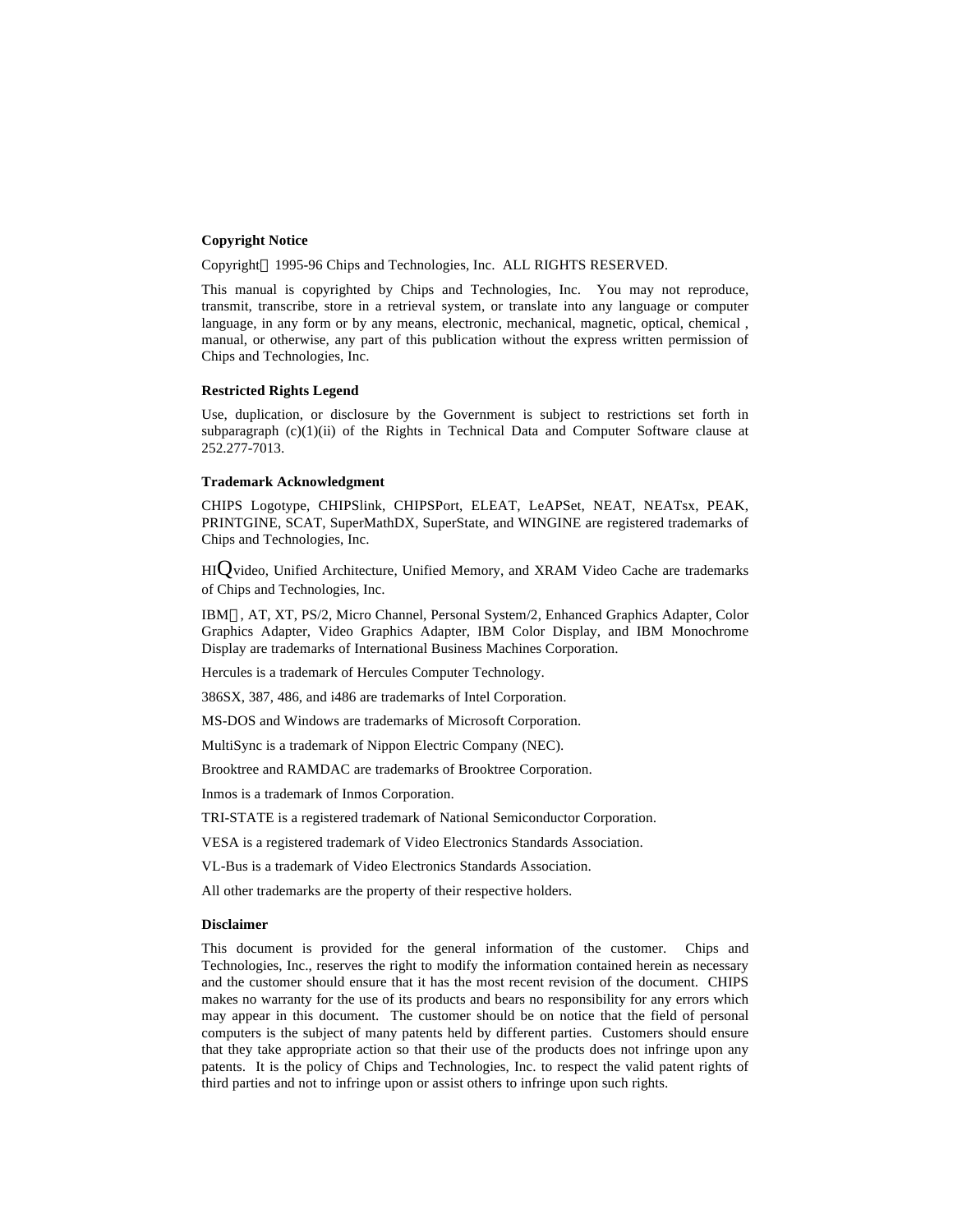

# **Revision History**

| Revision | Date    | Bv               | Comment                                                                                                                                                                                                                                                                                                            |  |  |  |  |
|----------|---------|------------------|--------------------------------------------------------------------------------------------------------------------------------------------------------------------------------------------------------------------------------------------------------------------------------------------------------------------|--|--|--|--|
| 0.1      | 3/16/95 | DJ <sub>st</sub> | Draft - Internal Review                                                                                                                                                                                                                                                                                            |  |  |  |  |
| 1.0      | 4/19/95 | <b>ST</b>        | <b>Official Release</b>                                                                                                                                                                                                                                                                                            |  |  |  |  |
| 1.1      | 6/30/95 | BU/lc            | Added 85Hz modes and 1024 x 768 (56Hz) to Table 1-1; clarified 554 DRAM<br>options.                                                                                                                                                                                                                                |  |  |  |  |
| 1.2      | 9/6/95  | DJ/lc            | Merged "Mode Support with Video Overlay"; added miscellaneous additional<br>modes; clarified mode support restrictions and notes, including analysis of<br>DRAM-C bandwidth limitations; revised analysis of STN-DD panel support<br>considerations; deleted references to 65552; removed 65554 from 32-bit modes. |  |  |  |  |
| 1.3      | 1/4/96  | SP/lc            | Removed confidential markings.                                                                                                                                                                                                                                                                                     |  |  |  |  |
| 1.4      | 2/16/96 | SP/lc            | Added numbered sections. Changed table numbers. Updated display memory<br>size requirements.                                                                                                                                                                                                                       |  |  |  |  |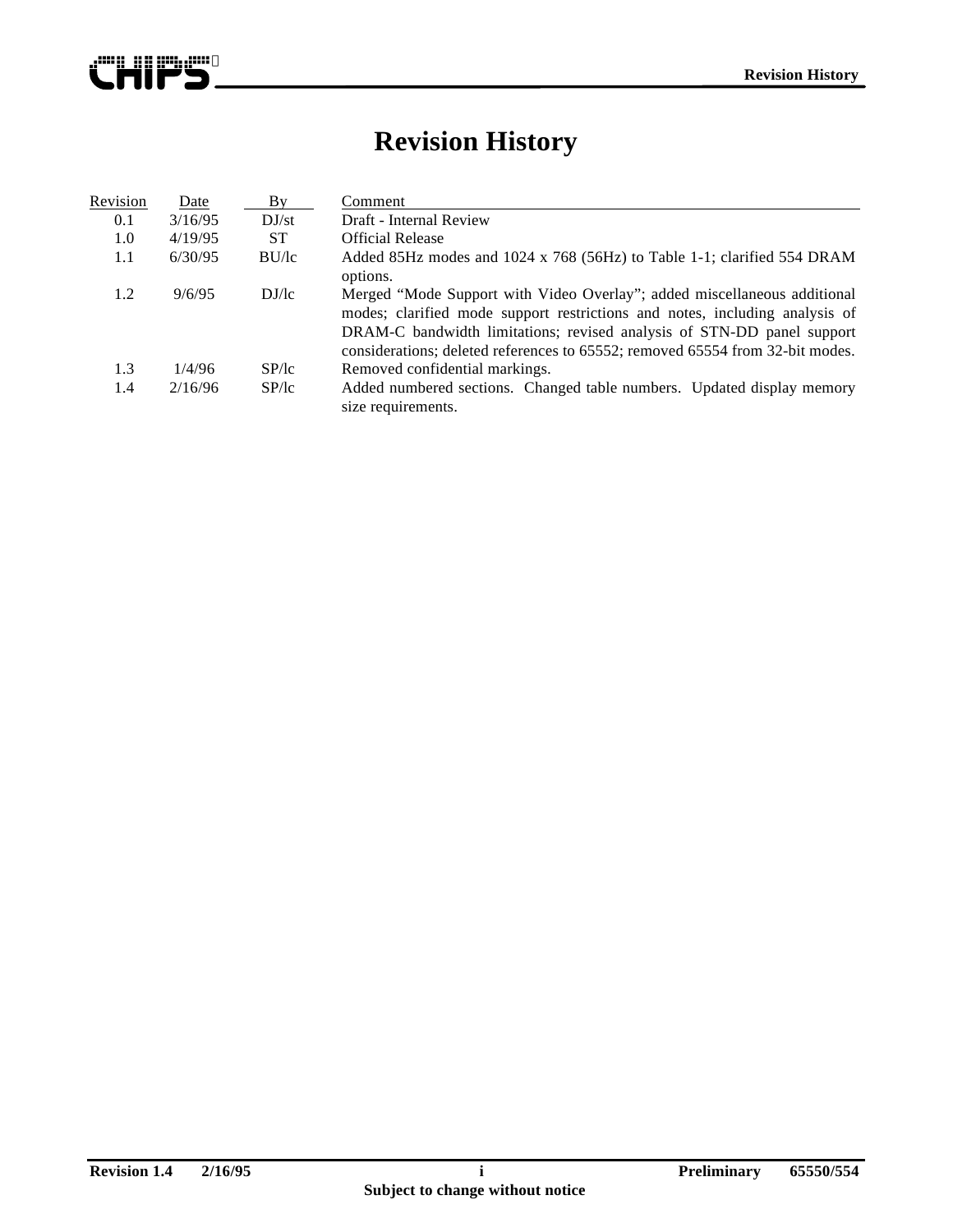

# **Table of Contents**

| 2.0 |  |
|-----|--|
| 3.0 |  |
|     |  |
| 5.0 |  |
| 6.0 |  |
| 7.0 |  |
| 8.0 |  |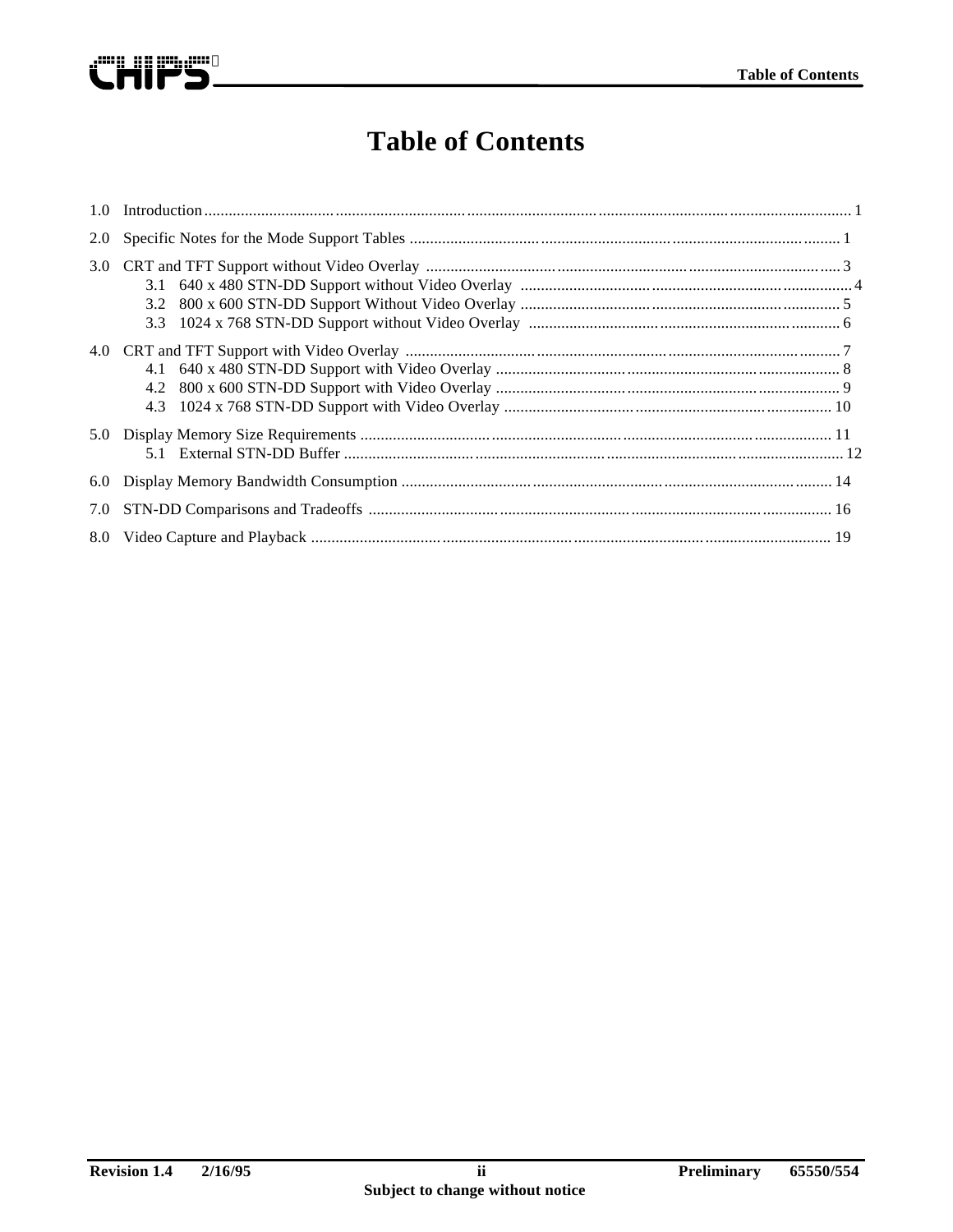

# **List of Tables**

|         | <b>Table Description</b> | Page |
|---------|--------------------------|------|
| $3-1$   |                          |      |
| $3-2$   |                          |      |
| $3 - 3$ |                          |      |
| $3-4$   |                          |      |
| $3 - 5$ |                          |      |
| $3-6$   |                          |      |
| $3 - 7$ |                          |      |
| $4-1$   |                          |      |
| $4 - 2$ |                          |      |
| $4 - 3$ |                          |      |
| $4 - 4$ |                          |      |
| $4 - 5$ |                          |      |
| $4-6$   |                          |      |
| $4 - 7$ |                          |      |
| $7-1$   |                          |      |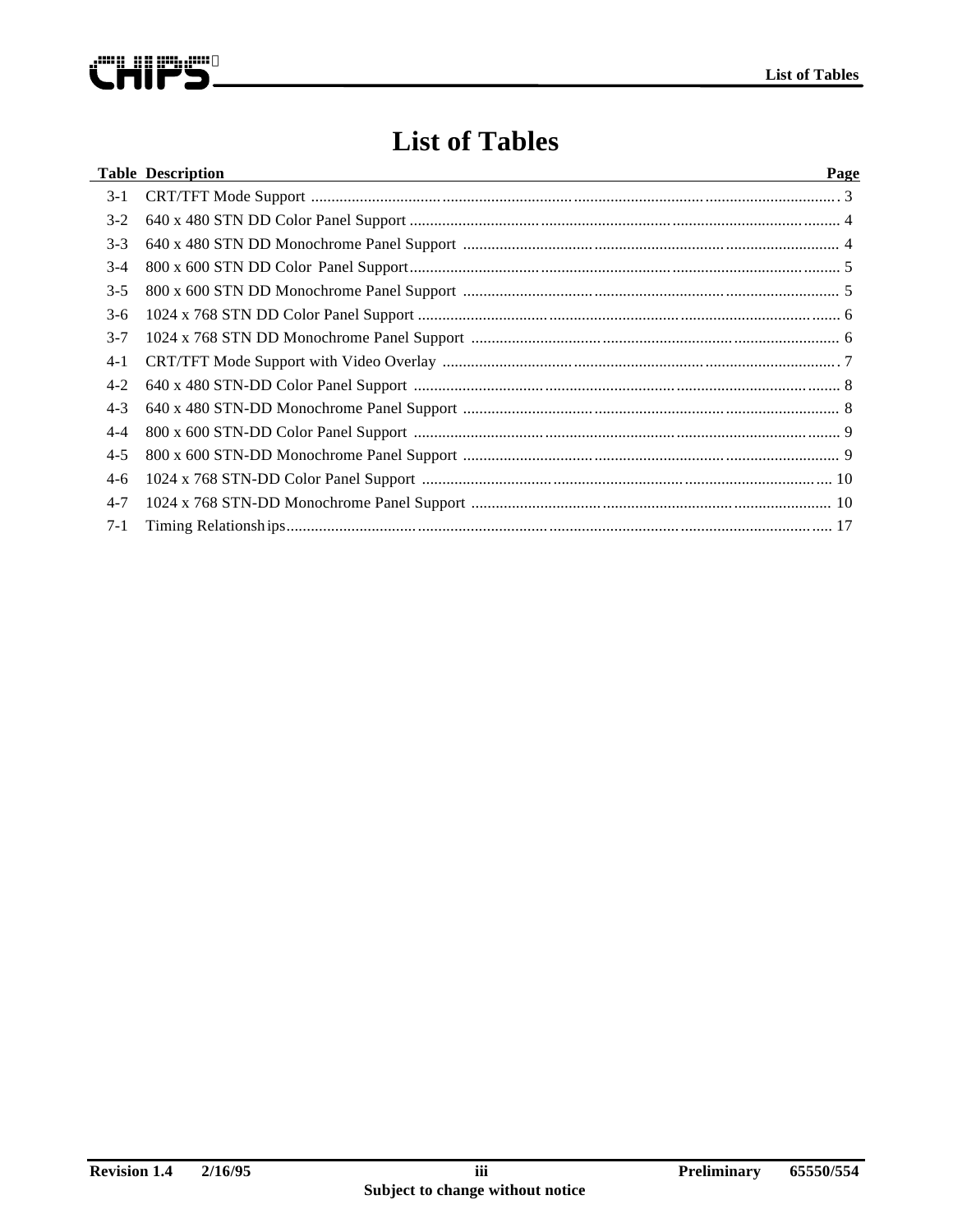

# **HiQVideo Series Mode Support**

#### **1.0 Introduction**

Several key factors determine which Super VGA graphics modes the HiQVideo  $\scriptstyle\rm\stackrel{\text{nd}}{ }$  controllers (65550/65554) can support:

- Display memory size requirements
- Dot clock requirement (display pixel rate)
- Memory bandwidth requirement (bytes per pixel, pixel rate, and bandwidth available to CPU)
- DRAM "C" memory bandwidth when using an external DD buffer with an STN-DD panel
- For simultaneous CRT and panel operation, compatibility between panel timing requirem ents and CRT requirements.

This Application Note summarizes the mode support capabilities of the 65550/65554 VGA Controllers and explains how to derive the summary tables. The tables in section three show the mode support without video overlay. The tables in section 4 show mode support with video overlay.

General note: The tables in this application note are designed to provide a representative list of the most memory bandwidth intensive modes, not necessarily a complete list of all modes that the VGA BIOS can support. Refer to BIOS documentation for more information about VGA BIOS mode support.

#### **2.0 Specific Notes for the Mode Support Tables**

The tables specify the minimum MCLK frequency needed to support each mode. Higher MCLK frequencies require faster DRAMs. Refer to the specific notes below for a list of choices.

The 65550 a 32-bit (64-bit on the 65554) wide memory interface, plus an optional 16-bit wide DRAM "C" interface to support an external STN-DD buffer.

STN-DD panels require additional buffering compared to TFT panels and CRT displays. STN-DD panels usually are divided into upper and lower half-panels, which must be refreshed simultaneously. A "DD" buffer allows pixels to be read from display memory in a single-scan manner while refreshing the STN-DD panel in a dual-drive ("DD") manner. The DD buffer can either be embedded in the main display memory in an off-screen area or located in a separate external DD buffer memory. This external DD buffer memory is also known as DRAM "C". In either case, the DD buffer can be either full-frame or half-frame.

With a half-frame DD buffer, the refresh rate of the STN-DD panel (FLM frequency) is double the refresh rate of the CRT. This doubling effect is also referred to as frame acceleration. In all of the STN-DD mode listed, frame acceleration can be used to achieve a panel refresh rate twice as high as the specified refresh rate, except in cases where frame acceleration is already assumed to be enabled. See note (P) below. Frame acceleration and STN-DD buffering are discussed further in a later section of this Application Note.

All the DD buffer sizes shown in the tables are full-frame. With frame acceleration enabled, the DD buffer size is half the value shown. Also, the video capture buffer size shown in the tables is for double buffering. With single buffering, the buffer size will be half the amount shown in the tables.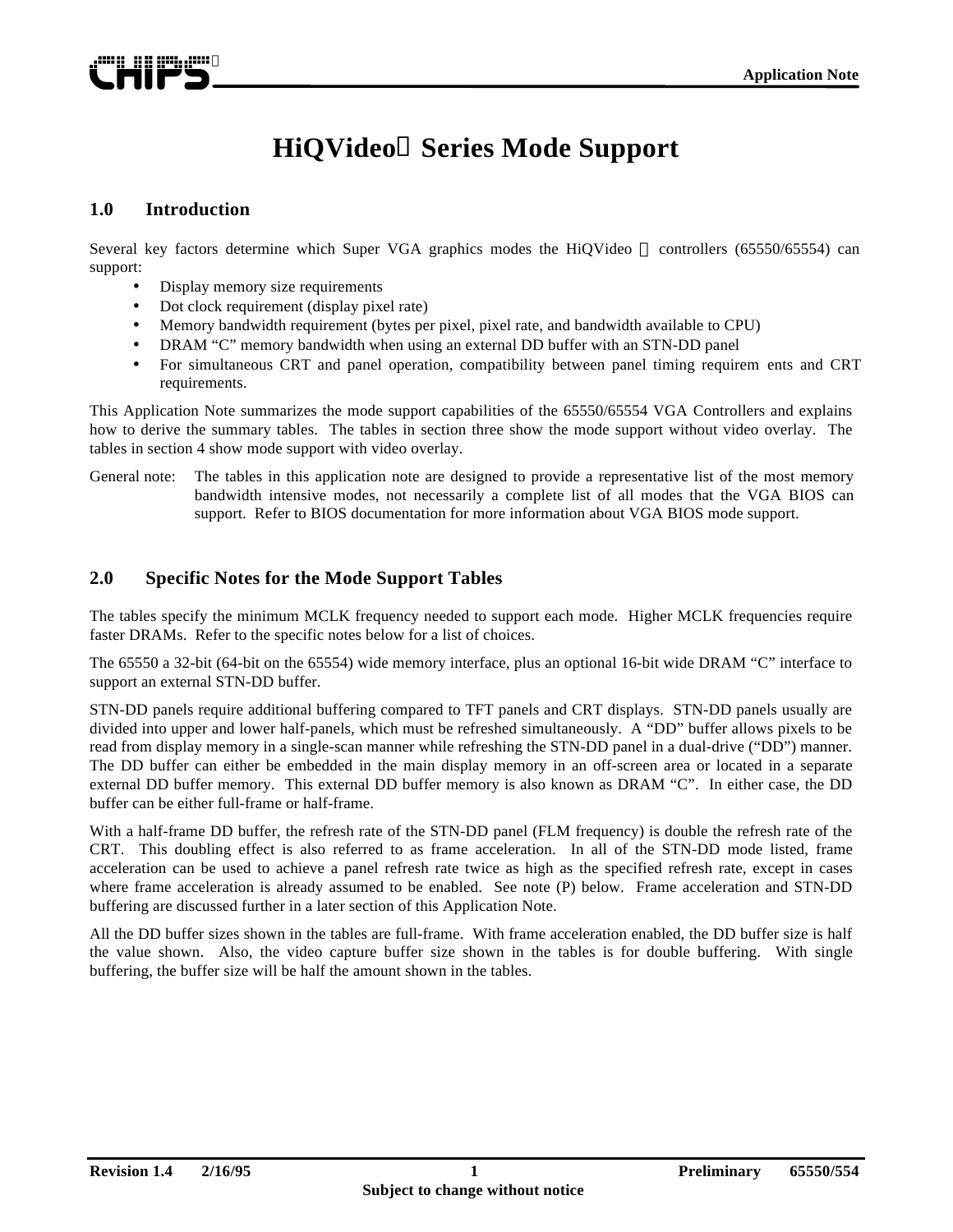The tables use the following symbols **:**

ewn nn meir

- 40 MHz Mode can be supported without restrictions if MCLK is 40 MHz. 60 ns EDO DRAM (or faster) is required.
- 33 MHz Mode can be supported without restrictions if MCLK is 33 MHz. 70 ns EDO DRAM (or faster) is required.
- 28 MHz Mode can be supported without restrictions if MCLK is 28 MHz. 60 ns standard DRAM (or 70 ns EDO) is required.
- 25 MHz Mode can be supported without restrictions if MCLK is 25 MHz. 70 ns standard or EDO DRAM is required.
- 20 MHz Mode can be supported without restrictions if MCLK is 20 MHz. 70 ns standard or EDO DRAM should be used. Somewhat slower DRAM may be usable, also (TBD).
- xx (y) Mode can be supported with MCLK equal to "xx" MHz with the corresponding DRAM listed above. The restriction indicated by  $(y)$  below also applies. For example, "40 $(B)$ " indicates the mode requires a 40MHz MCLK and restriction (B) below applies. Similarly, "40(BD)" means both restrictions (B) and (D) apply.
- (B) Mode slightly exceeds the computed bandwidth of the main display memory and/or the external DD buffer (DRAM "C"), if applicable. However, the mode may still be supported depending on final silicon characterization and testing. Support may be possible with second-order software adjustments in the programming of the internal registers and/or somewhat reduced memory bandwidth available for CPU accesses.
- (D) Mode can be supported at 5V but not 3.3V, because of the DCLK limit (80 MHz max. at 3.3V, 110 MHz max. at 5V).
- (E) Simultaneous CRT and panel operation requires an external DD buffer because of main memory bandwidth or size limitations. Panel-only operation can be supported with either an embedded or external DD buffer (see "P" below). This note does not apply to TFT panels, which do not require a DD buffer.
- (P) Panel only. Graphics raster registers and DCLK must be programmed for half the specified refresh rate, and frame acceleration must be enabled to achieve the specified panel FLM frequency. Memory bandwidth limitations prevent simultaneous operation with a CRT.
- (H) The driver will compensate for short horizontal blanking time to optimize vertical interpolation. (This note applies only when using video capture and playback.)
- (S) Video capture must be single buffered instead of double buffered to remain within the memory size limit. (This note applies only when using video capture and playback.)
- N(M) Mode cannot be supported because it exceeds the bandwidth limit of the main display memory and/or the external DD buffer (DRAM "C"), if applicable.
- N(Z) Mode cannot be supported because it exceeds the memory size limit.
- N(K) Mode cannot be supported because it exceeds the DC LK limit at both 3.3V and 5V.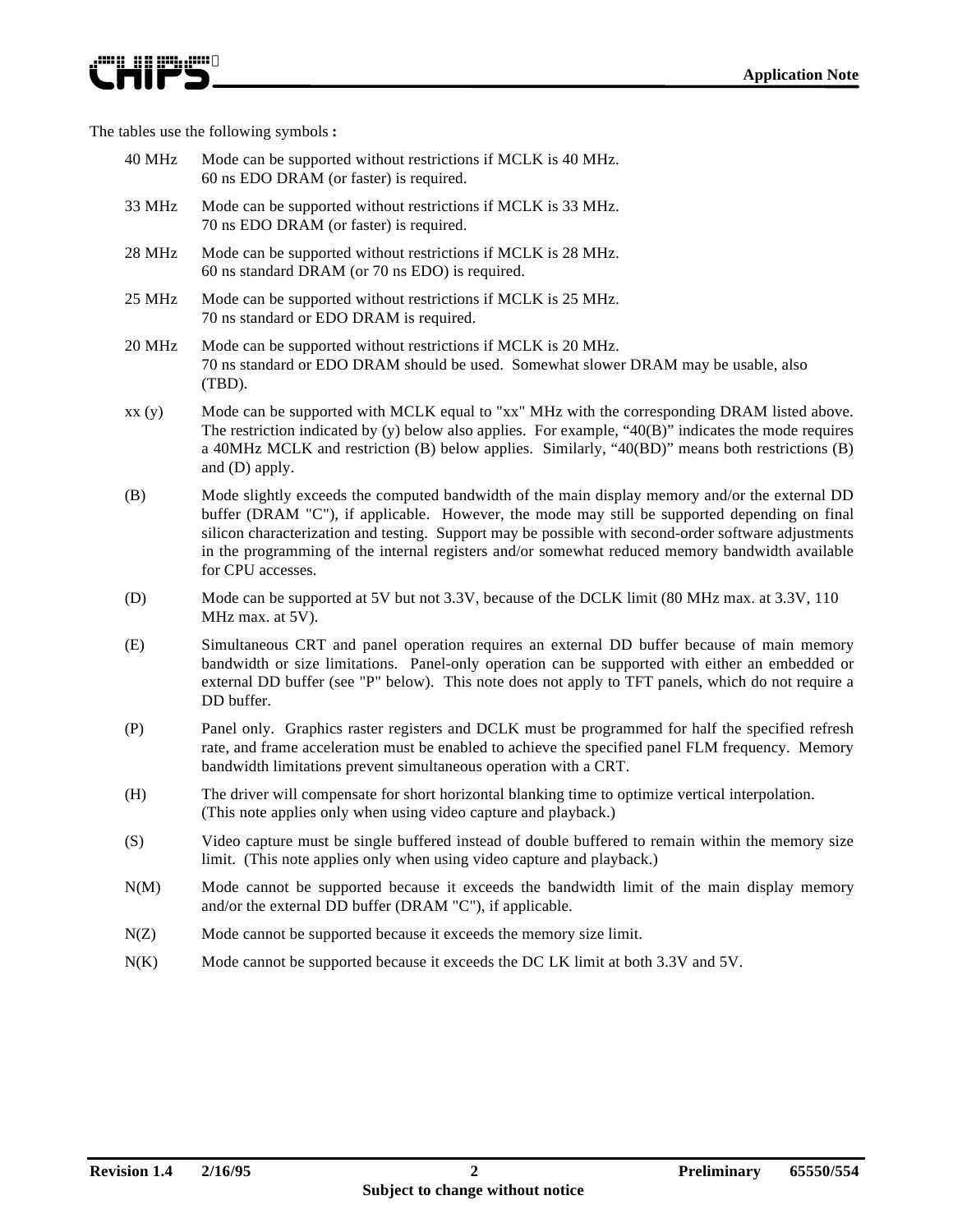

### **3.0 CRT and TFT Support without Video Overlay**

|  | Table 3-1: CRT/TFT Mode Support |
|--|---------------------------------|
|--|---------------------------------|

| <b>Resolution and</b>            | <b>Screen</b>      | Horiz.   | <b>Dot Clock</b> | <b>Display Memory</b> | 65550  | 65554         |
|----------------------------------|--------------------|----------|------------------|-----------------------|--------|---------------|
| <b>Color Depth</b>               | <b>Refresh</b>     | Freq.    |                  | +Cursor/Popup         | 32-Bit | <b>64-Bit</b> |
| 640 x 480 x 8 bpp                | 75 Hz              | 37.5 KHz | 31.5 MHz         | $300$ KB + 4.2 KB     | 20 MHz | 20 MHz        |
| 640 x 480 x 8 bpp                | 85 Hz              | 43.3 KHz | 36 MHz           | 300 KB + 4.2 KB       | 20 MHz | 20 MHz        |
| 640 x 480 x 16 bpp               | 75 Hz              | 37.5 KHz | 31.5 MHz         | $600$ KB $+$ 4.2 KB   | 25 MHz | 20 MHz        |
| $640 \times 480 \times 16$ bpp   | 85 Hz              | 43.3 KHz | 36 MHz           | $600$ KB + 4.2 KB     | 28 MHz | 20 MHz        |
| $640 \times 480 \times 24$ bpp   | $60$ Hz            | 31.5 KHz | 25.175 MHz       | $900$ KB + 4.2 KB     | 28 MHz | 20 MHz        |
| 640 x 480 x 24 bpp               | 75 Hz              | 37.5 KHz | 31.5 MHz         | $900$ KB + 4.2 KB     | 40 MHz | 20 MHz        |
| $640 \times 480 \times 24$ bpp   | 85 Hz              | 43.3 KHz | 36 MHz           | $900$ KB $+$ 4.2 KB   | 40 MHz | 20 MHz        |
| 800 x 600 x 8 bpp                | $60\ \mathrm{Hz}$  | 37.9 KHz | 40 MHz           | $469$ KB + 4.2 KB     | 20 MHz | 20 MHz        |
| 800 x 600 x 8 bpp                | 75 Hz              | 46.9 KHz | 49.5 MHz         | $469$ KB + 4.2 KB     | 20 MHz | 20 MHz        |
| 800 x 600 x 8 bpp                | 85 Hz              | 53.7 KHz | 56.25 MHz        | $469$ KB + 4.2 KB     | 25 MHz | 20 MHz        |
| $800 \times 600 \times 16$ bpp   | 56 Hz              | 35.1 KHz | 36 MHz           | $938$ KB + 4.2 KB     | 28 MHz | 20 MHz        |
| $800 \times 600 \times 16$ bpp   | 60 Hz              | 37.9 KHz | 40 MHz           | $938$ KB + 4.2 KB     | 33 MHz | 20 MHz        |
| 800 x 600 x 16 bpp               | 75 Hz              | 46.9 KHz | 49.5 MHz         | $938$ KB + 4.2 KB     | 40 MHz | 20 MHz        |
| $800 \times 600 \times 16$ bpp   | 85 Hz              | 53.7 KHz | 56.25 MHz        | $938$ KB + 4.2 KB     | 40 MHz | 20 MHz        |
| $800 \times 600 \times 24$ bpp   | 56 Hz              | 35.1 KHz | 36 MHz           | $1406$ KB + 4.2 KB    | 40 MHz | 20 MHz        |
| 800 x 600 x 24 bpp               | 60 Hz              | 37.9 KHz | 40 MHz           | $1406$ KB + 4.2 KB    | 40(B)  | 25 MHz        |
| $800 \times 600 \times 24$ bpp   | 75 Hz              | 46.9 KHz | 49.5 MHz         | $1406$ KB + 4.2 KB    | N(M)   | 28 MHz        |
| 800 x 600 x 24 bpp               | $85\ \mathrm{Hz}$  | 53.7 KHz | 56.25 MHz        | $1406$ KB + 4.2 KB    | N(M)   | 33 MHz        |
| $1024 \times 768 \times 8$ bpp   | 60 Hz              | 48.4 KHz | 65 MHz           | $768$ KB + 4.2 KB     | 25 MHz | 20 MHz        |
| $1024 \times 768 \times 8$ bpp   | 75 Hz              | 60.0 KHz | 78.75 MHz        | 768 KB + 4.2 KB       | 28 MHz | 20 MHz        |
| 1024 x 768 x 8 bpp               | 85 Hz              | 68.7 KHz | 94.5 MHz         | 768 KB + 4.2 KB       | 40(D)  | 20(D)         |
| 1024 x 768 x 16 bpp              | 56 Hz              | 45.2 KHz | 60.7 MHz         | $1536$ KB + 4.2 KB    | 40(B)  | 25 MHz        |
| 1024 x 768 x 16 bpp              | 60 Hz              | 48.4 KHz | 65 MHz           | $1536$ KB + 4.2 KB    | N(M)   | 25 MHz        |
| 1024 x 768 x 16 bpp              | 75 Hz              | 60.0 KHz | 78.75 MHz        | $1536$ KB + 4.2 KB    | N(M)   | 28 MHz        |
| 1024 x 768 x 16 bpp              | 85 Hz              | 68.7 KHz | 94.5 MHz         | $1536$ KB + 4.2 KB    | N(M)   | 40(D)         |
| 1024 x 768 x 24 bpp              | 75 Hz              | 60.0 KHz | 78.75 MHz        | $2304$ KB + 4.2 KB    | N(ZM)  | 40(B)         |
| 1024 x 768 x 24 bpp              | 85 Hz              | 68.7 KHz | 94.5 MHz         | $2304$ KB + 4.2 KB    | N(ZM)  | N(M)          |
| $1280 \times 1024 \times 8$ bpp  | 43 Hz*             | 47 KHz   | 78.75 MHz        | $1280$ KB + 4.2 KB    | 28 MHz | 20 MHz        |
| $1280 \times 1024 \times 8$ bpp  | 60 Hz              | 64 KHz   | 108 MHz          | $1280$ KB + 4.2 KB    | 40(D)  | 20(D)         |
| $1280 \times 1024 \times 8$ bpp  | 85 Hz              | 91.2 KHz | 157.5 MHz        | $1280$ KB + 4.2 KB    | N(KM)  | N(K)          |
| $1280 \times 1024 \times 16$ bpp | $43~\mathrm{Hz^*}$ | 47 KHz   | 78.75 MHz        | $2560$ KB + 4.2 KB    | N(ZM)  | 28 MHz        |
| 1280 x 1024 x 16 bpp             | 60 Hz              | 64 KHz   | 108 MHz          | $2560$ KB + 4.2 KB    | N(ZM)  | 40(D)         |
| 1280 x 1024 x 24 bpp             | 43 Hz*             | 47 KHz   | 78.75 MHz        | $3840$ KB + 4.2 KB    | N(ZM)  | 40(B)         |
| $1280 \times 1024 \times 24$ bpp | 60 Hz              | 64 KHz   | 108 MHz          | $3840$ KB + 4.2 KB    | N(ZM)  | N(M)          |

\* 43 Hz modes are interlaced. Interlacing is supported for CRT only. Except for interlacing, Table 3-1 applies to TFT panels as well as CRT displays, including simultaneous CRT and TFT operation.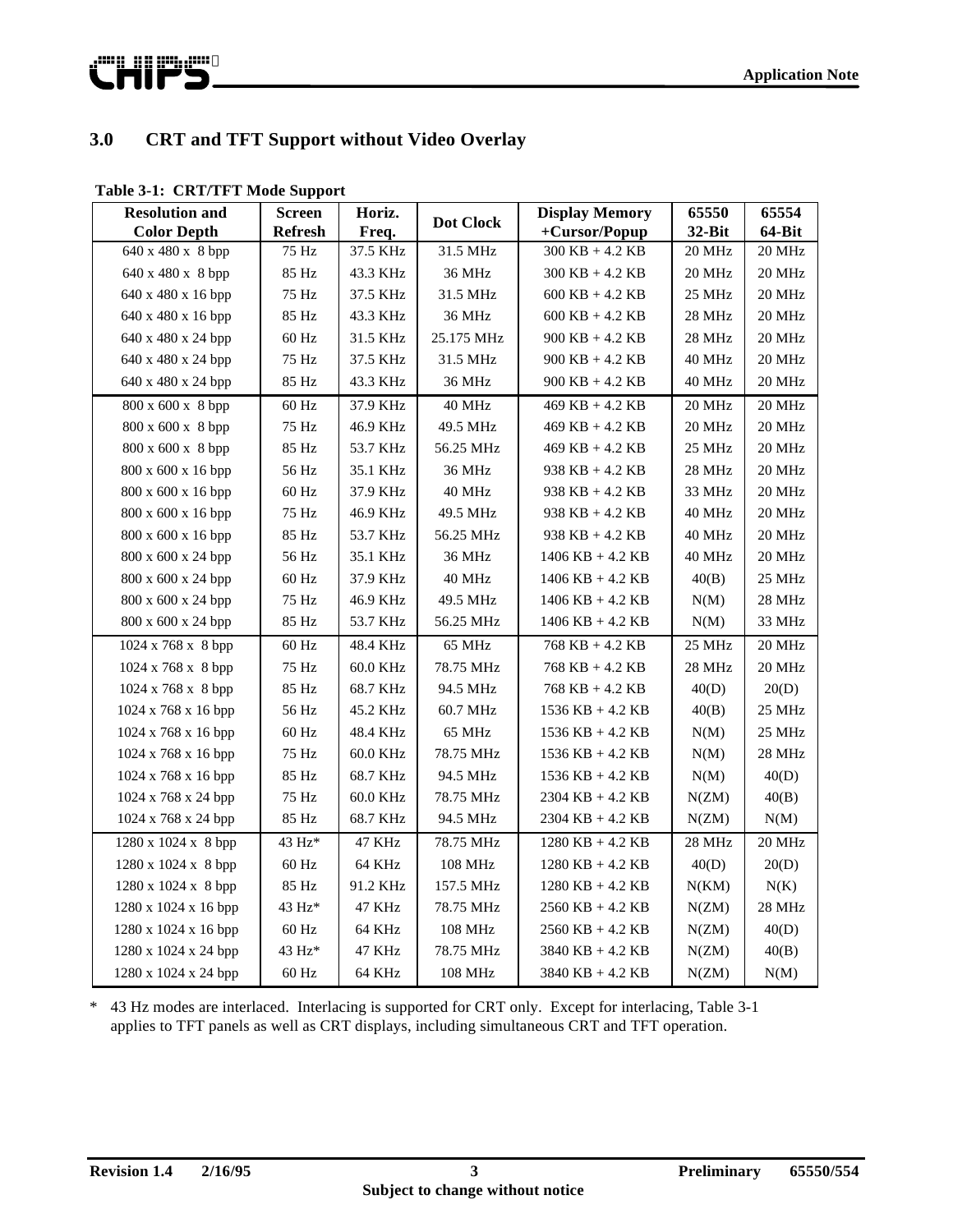

# **3.1 640 x 480 STN-DD Support without Video Overlay**

| <b>Resolution in</b><br><b>Display Memory</b> | <b>Screen</b><br><b>Refresh</b> | Display Memory +<br>STN Buffer + Misc.             | 65550<br>$32$ -Bit | 65554<br>64-Bit |
|-----------------------------------------------|---------------------------------|----------------------------------------------------|--------------------|-----------------|
| 640 x 480 x 8 bpp                             | 75 Hz                           | $300$ KB + 120 KB + 4.2 KB                         | 25 MHz             | 20 MHz          |
| $640 \times 480 \times 16$ bpp                | 75 Hz                           | $600$ KB + 120 KB + 4.2 KB                         | $40$ MHz           | $20$ MHz        |
| $640 \times 480 \times 16$ bpp                | 85 Hz                           | $600$ KB + 120 KB + 4.2 KB                         | $40$ MHz           | $20$ MHz        |
| $640 \times 480 \times 24$ bpp                | 75 Hz                           | $900 \text{ KB} + 120 \text{ KB} + 4.2 \text{ KB}$ | 40(B)              | 25 MHz          |
| $800 \times 600 \times 8$ bpp                 | 75 Hz                           | $469$ KB + 120 KB + 4.2 KB                         | $25 \text{ MHz}$   | $20$ MHz        |
| 800 x 600 x 16 bpp                            | 75 Hz                           | $938$ KB + 120 KB + 4.2 KB                         | $40$ MHz           | $20$ MHz        |
| $800 \times 600 \times 24$ bpp                | 75 Hz                           | $1406$ KB $+$ 120 KB $+$ 4.2 KB                    | 40(B)              | $25$ MHz        |
| $1024 \times 768 \times 8$ bpp                | 75 Hz                           | $768$ KB + 120 KB + 4.2 KB                         | $25 \text{ MHz}$   | $20$ MHz        |
| $1024 \times 768 \times 16$ bpp               | 75 Hz                           | $1536$ KB + 120 KB + 4.2 KB                        | $40$ MHz           | $20$ MHz        |
| $1024 \times 768 \times 24$ bpp               | 75 Hz                           | $2304$ KB + 120 KB + 4.2 KB                        | N(Z)               | 25 MHz          |
| $1280 \times 1024 \times 8$ bpp               | 75 Hz                           | $1280$ KB + 120 KB + 4.2 KB                        | $25$ MHz           | $20$ MHz        |
| 1280 x 1024 x 16 bpp                          | 75 Hz                           | $2560$ KB + 120 KB + 4.2 KB                        | N(Z)               | $20$ MHz        |
| $1280 \times 1024 \times 24$ bpp              | 75 Hz                           | $3840$ KB + 120 KB + 4.2 KB                        | N(Z)               | 25 MHz          |

**Table 3-2: 640 x 480 STN DD Color Panel Support**

**Table 3-3: 640 x 480 STN DD Monochrome Panel Support**

| <b>Resolution in</b><br><b>Display Memory</b> | <b>Screen</b><br><b>Refresh</b> | Display Memory +<br><b>STN Buffer + Misc.</b> | 65550<br>$32$ -Bit | 65554<br>$64-Bit$ |
|-----------------------------------------------|---------------------------------|-----------------------------------------------|--------------------|-------------------|
| 640 x 480 x 8 bpp                             | 75 Hz                           | $300$ KB + 37.5 KB + 4.2 KB                   | $20$ MHz           | $20$ MHz          |
| $640 \times 480 \times 16$ bpp                | 75 Hz                           | $600$ KB $+$ 37.5 KB $+$ 4.2 KB               | 28 MHz             | $20$ MHz          |
| $640 \times 480 \times 24$ bpp                | 75 Hz                           | $900$ KB + 37.5 KB + 4.2 KB                   | $40 \text{ MHz}$   | $20$ MHz          |
| 800 x 600 x 8 bpp                             | 75 Hz                           | $469$ KB + 37.5 KB + 4.2 KB                   | $20 \text{ MHz}$   | $20$ MHz          |
| $800 \times 600 \times 16$ bpp                | 75 Hz                           | $938$ KB + 37.5 KB + 4.2 KB                   | $28$ MHz           | $20$ MHz          |
| $800 \times 600 \times 24$ bpp                | 75 Hz                           | $1406$ KB + 37.5 KB + 4.2 KB                  | $40$ MHz           | $20$ MHz          |
| $1024 \times 768 \times 8$ bpp                | 75 Hz                           | $768$ KB $+$ 37.5 KB $+$ 4.2 KB               | $20$ MHz           | $20$ MHz          |
| $1024 \times 768 \times 16$ bpp               | 75 Hz                           | $1536$ KB $+ 37.5$ KB $+ 4.2$ KB              | $28$ MHz           | $20$ MHz          |
| $1024 \times 768 \times 24$ bpp               | 75 Hz                           | $2304$ KB + 37.5 KB + 4.2 KB                  | N(Z)               | $20$ MHz          |
| 1280 x 1024 x 8 bpp                           | 75 Hz                           | $1280$ KB + 37.5 KB + 4.2 KB                  | $20 \text{ MHz}$   | $20$ MHz          |
| $1280 \times 1024 \times 16$ bpp              | 75 Hz                           | $2560$ KB + 37.5 KB + 4.2 KB                  | N(Z)               | $20$ MHz          |
| $1280 \times 1024 \times 24$ bpp              | 75 Hz                           | $3840$ KB + 37.5 KB + 4.2 KB                  | N(Z)               | $20$ MHz          |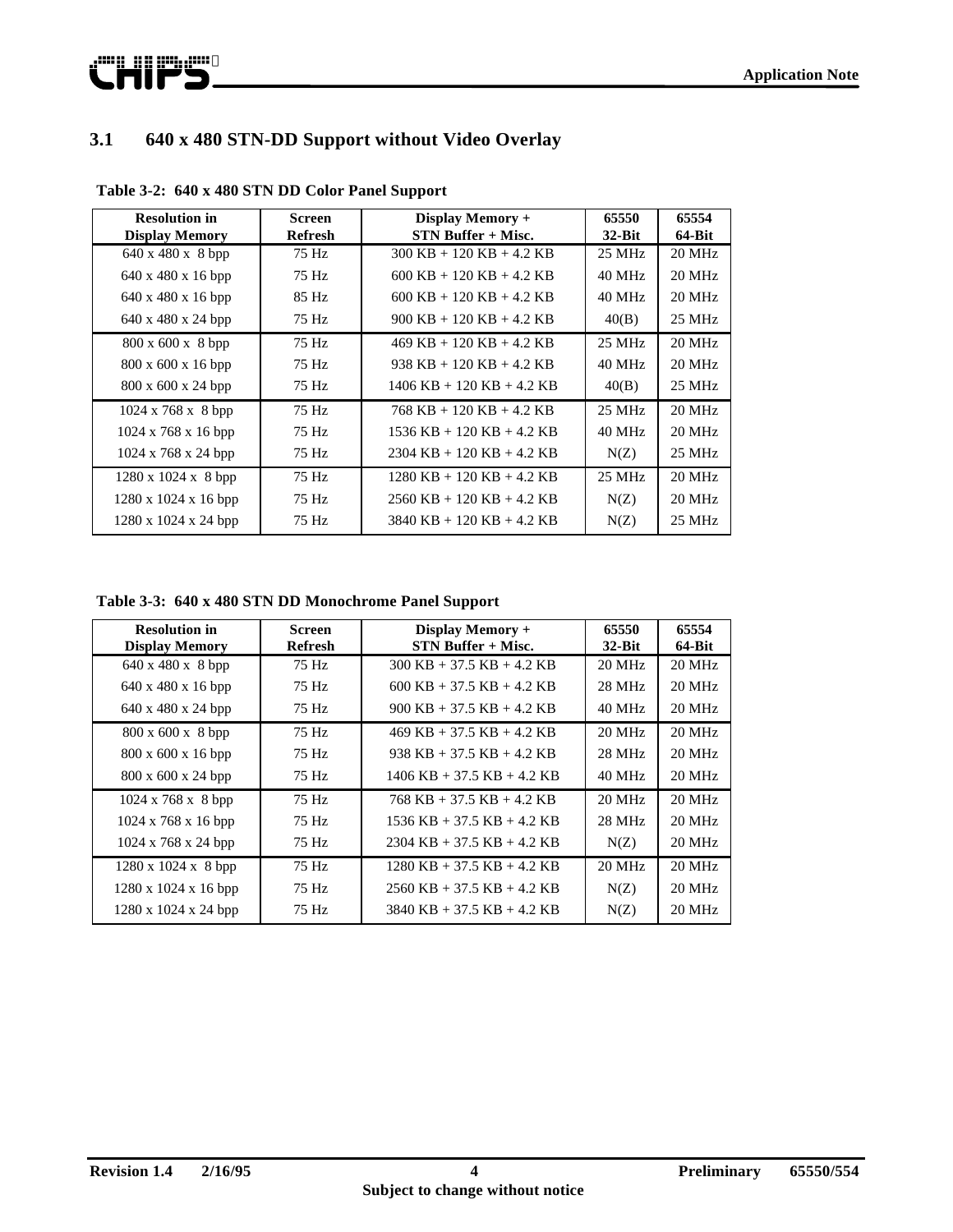

# **3.2 800 x 600 STN-DD Support Without Video Overlay**

| <b>Resolution in</b><br><b>Display Memory</b> | <b>Screen</b><br><b>Refresh</b> | Display Memory +<br><b>STN Buffer + Misc.</b> | 65550<br>$32-Bit$ | 65554<br>64-Bit |
|-----------------------------------------------|---------------------------------|-----------------------------------------------|-------------------|-----------------|
| $640 \times 480 \times 8$ bpp                 | 75 Hz                           | $300$ KB + 120 KB + 4.2 KB                    | 28 MHz            | 20 MHz          |
| $640 \times 480 \times 16$ bpp                | 75 Hz                           | $600$ KB + 120 KB + 4.2 KB                    | 40(B)             | 25 MHz          |
| 640 x 480 x 24 bpp                            | 75 Hz                           | $900$ KB + 120 KB + 4.2 KB                    | 40(EB)            | 28 MHz          |
| $800 \times 600 \times 8$ bpp                 | 75 Hz                           | $469$ KB + 188 KB + 4.2 KB                    | 40 MHz            | 20 MHz          |
| $800 \times 600 \times 8$ bpp                 | 80 Hz                           | $469$ KB + 188 KB + 4.2 KB                    | 40 MHz            | 20 MHz          |
| $800 \times 600 \times 8$ bpp                 | 85 Hz                           | $469$ KB + 188 KB + 4.2 KB                    | 40 MHz            | 20 MHz          |
| $800 \times 600 \times 16$ bpp                | 75 Hz                           | 938 KB + 188 KB + 4.2 KB                      | 40(E)             | 28 MHz          |
| $800 \times 600 \times 16$ bpp                | 80 Hz                           | 938 KB + 188 KB + 4.2 KB                      | 40(E)             | 28 MHz          |
| $800 \times 600 \times 16$ bpp                | 85 Hz                           | 938 KB + 188 KB + 4.2 KB                      | 40(E)             | 33 MHz          |
| 800 x 600 x 24 bpp                            | 75 Hz                           | $1406$ KB + 188 KB + 4.2 KB                   | 40(P)             | 40 MHz          |
| 800 x 600 x 24 bpp                            | 85 Hz                           | $1406$ KB + 188 KB + 4.2 KB                   | 40(P)             | 40 MHz          |
| $1024 \times 768 \times 8$ bpp                | 75 Hz                           | $768$ KB + 188 KB + 4.2 KB                    | 40 MHz            | 20 MHz          |
| 1024 x 768 x 16 bpp                           | 75 Hz                           | $1536$ KB + 188 KB + 4.2 KB                   | 40(E)             | 28 MHz          |
| $1024 \times 768 \times 24$ bpp               | 75 Hz                           | $2304$ KB + 188 KB + 4.2 KB                   | N(Z)              | 40 MHz          |
| $1280 \times 1024 \times 8$ bpp               | 75 Hz                           | $1280$ KB + 188 KB + 4.2 KB                   | 40 MHz            | 20 MHz          |
| $1280 \times 1024 \times 16$ bpp              | 75 Hz                           | $2560$ KB + 188 KB + 4.2 KB                   | N(Z)              | 28 MHz          |
| $1280 \times 1024 \times 24$ bpp              | 75 Hz                           | $3840$ KB + 188 KB + 4.2 KB                   | N(Z)              | 40 MHz          |

**Table 3-4: 800 x 600 STN DD Color Panel Support**

**Table 3-5: 800 x 600 STN DD Monochrome Panel Support**

| <b>Resolution in</b><br><b>Display Memory</b> | Screen<br><b>Refresh</b> | Display Memory +<br>STN Buffer + Misc. | 65550<br>$32$ -Bit | 65554<br>64-Bit  |
|-----------------------------------------------|--------------------------|----------------------------------------|--------------------|------------------|
| $640 \times 480 \times 8$ bpp                 | 75 Hz                    | $300$ KB + 37.5 KB + 4.2 KB            | $20 \text{ MHz}$   | 20 MHz           |
| $640 \times 480 \times 16$ bpp                | 75 Hz                    | $600$ KB + 37.5 KB + 4.2 KB            | 33 MHz             | $20$ MHz         |
| $640 \times 480 \times 24$ bpp                | 75 Hz                    | $900$ KB + 37.5 KB + 4.2 KB            | 40(EB)             | 25 MHz           |
| $800 \times 600 \times 8$ bpp                 | 75 Hz                    | $469$ KB + 58.6 KB + 4.2 KB            | $25 \text{ MHz}$   | $20$ MHz         |
| $800 \times 600 \times 16$ bpp                | 75 Hz                    | $938$ KB + 58.6 KB + 4.2 KB            | 40(B)              | $25 \text{ MHz}$ |
| $800 \times 600 \times 24$ bpp                | 75 Hz                    | $1406$ KB + 58.6 KB + 4.2 KB           | 33(P)              | 33 MHz           |
| $1024 \times 768 \times 8$ bpp                | 75 Hz                    | $768$ KB + 58.6 KB + 4.2 KB            | $25 \text{ MHz}$   | $20$ MHz         |
| $1024 \times 768 \times 16$ bpp               | 75 Hz                    | $1536$ KB + 58.6 KB + 4.2 KB           | 40(B)              | $25$ MHz         |
| $1024 \times 768 \times 24$ bpp               | 75 Hz                    | $2304$ KB + 58.6 KB + 4.2 KB           | N(Z)               | 33 MHz           |
| $1280 \times 1024 \times 8$ bpp               | 75 Hz                    | $1280$ KB + 58.6 KB + 4.2 KB           | $25 \text{ MHz}$   | $20$ MHz         |
| $1280 \times 1024 \times 16$ bpp              | 75 Hz                    | $2560$ KB + 58.6 KB + 4.2 KB           | N(Z)               | $25$ MHz         |
| $1280 \times 1024 \times 24$ bpp              | 75 Hz                    | $3840$ KB + 58.6 KB + 4.2 KB           | N(Z)               | 33 MHz           |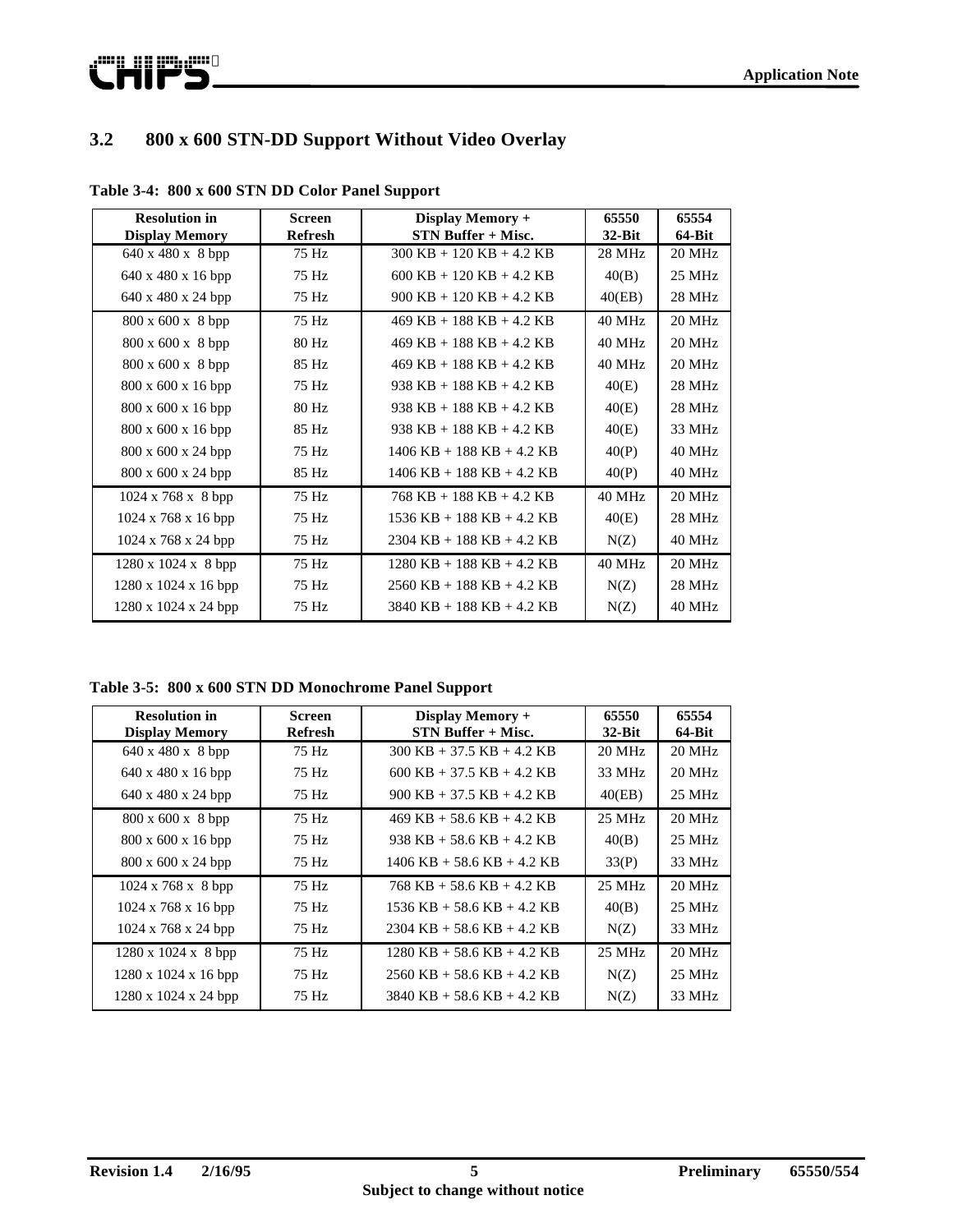

### **3.3 1024 x 768 STN-DD Support without Video Overlay**

| <b>Resolution in</b><br><b>Display Memory</b> | <b>Screen</b><br><b>Refresh</b> | <b>Display Memory +</b><br><b>STN Buffer + Misc.</b> | 65550<br>$32$ -Bit | 65554<br>$64-Bit$ |
|-----------------------------------------------|---------------------------------|------------------------------------------------------|--------------------|-------------------|
| $640 \times 480 \times 8$ bpp                 | 70 Hz                           | $300$ KB + 120 KB + 4.2 KB                           | $40$ MHz           | $20$ MHz          |
| $640 \times 480 \times 16$ bpp                | 70 Hz                           | $600$ KB + 120 KB + 4.2 KB                           | 40(E)              | 25 MHz            |
| $640 \times 480 \times 24$ bpp                | 70 Hz                           | $900 \text{ KB} + 120 \text{ KB} + 4.2 \text{ KB}$   | 40(P)              | 40 MHz            |
| $800 \times 600 \times 8$ bpp                 | 70 Hz                           | $469$ KB + 188 KB + 4.2 KB                           | 40(B)              | $25$ MHz          |
| $800 \times 600 \times 16$ bpp                | 70 Hz                           | $938$ KB + 188 KB + 4.2 KB                           | 40(EB)             | 33 MHz            |
| $800 \times 600 \times 24$ bpp                | 70 Hz                           | $1406$ KB + 188 KB + 4.2 KB                          | 40(PB)             | 40(B)             |
| $1024 \times 768 \times 8$ bpp                | 70 Hz                           | $768$ KB $+$ 307 KB $+$ 4.2 KB                       | 28(P)              | $28$ MHz          |
| $1024 \times 768 \times 16$ bpp               | 70 Hz                           | $1536$ KB $+ 307$ KB $+ 4.2$ KB                      | 40(P)              | 40 MHz            |
| $1024 \times 768 \times 24$ bpp               | 70 Hz                           | $2304$ KB + 307 KB + 4.2 KB                          | N(Z)               | 28(P)             |
| $1280 \times 1024 \times 8$ bpp               | 70 Hz                           | $1280$ KB + 307 KB + 4.2 KB                          | 28(P)              | 28 MHz            |
| $1280 \times 1024 \times 16$ bpp              | 70 Hz                           | $2560$ KB + 307 KB + 4.2 KB                          | N(Z)               | 40 MHz            |
| $1280 \times 1024 \times 24$ bpp              | 70 Hz                           | $3840$ KB + 307 KB + 4.2 KB                          | N(Z)               | 28(P)             |

**Table 3-6: 1024 x 768 STN DD Color Panel Support**

**Table 3-7: 1024 x 768 STN DD Monochrome Panel Support**

| <b>Resolution in</b><br><b>Display Memory</b> | <b>Screen</b><br>Refresh | Display Memory +<br>STN Buffer + Misc.              | 65550<br>$32$ -Bit | 65554<br>64-Bit |
|-----------------------------------------------|--------------------------|-----------------------------------------------------|--------------------|-----------------|
| $640 \times 480 \times 8$ bpp                 | 70 Hz                    | $300$ KB + 37.5 KB + 4.2 KB                         | $25 \text{ MHz}$   | 20 MHz          |
| $640 \times 480 \times 16$ bpp                | 70 Hz                    | $600$ KB + 37.5 KB + 4.2 KB                         | $40$ MHz           | $20$ MHz        |
| $640 \times 480 \times 24$ bpp                | 70 Hz                    | $900 \text{ KB} + 37.5 \text{ KB} + 4.2 \text{ KB}$ | 28(P)              | $28$ MHz        |
| 800 x 600 x 8 bpp                             | 70 Hz                    | $469$ KB + 58.6 KB + 4.2 KB                         | 28 MHz             | $20$ MHz        |
| $800 \times 600 \times 16$ bpp                | 70 Hz                    | 938 KB + 58.6 KB + 4.2 KB                           | 40(EB)             | $25$ MHz        |
| $800 \times 600 \times 24$ bpp                | 70 Hz                    | $1406$ KB + 58.6 KB + 4.2 KB                        | 40(P)              | 40 MHz          |
| $1024 \times 768 \times 8$ bpp                | 70 Hz                    | $768$ KB + 96 KB + 4.2 KB                           | $40$ MHz           | $20$ MHz        |
| $1024 \times 768 \times 16$ bpp               | 70 Hz                    | $1536$ KB + 96 KB + 4.2 KB                          | 33(P)              | 33 MHz          |
| $1024 \times 768 \times 24$ bpp               | 70 Hz                    | $2304$ KB + 96 KB + 4.2 KB                          | N(Z)               | 40(B)           |
| $1280 \times 1024 \times 8$ bpp               | 70 Hz                    | $1280$ KB + 96 KB + 4.2 KB                          | $40$ MHz           | 20 MHz          |
| $1280 \times 1024 \times 16$ bpp              | 70 Hz                    | $2560$ KB + 96 KB + 4.2 KB                          | N(Z)               | 33 MHz          |
| $1280 \times 1024 \times 24$ bpp              | 70 Hz                    | $3840$ KB + 96 KB + 4.2 KB                          | N(Z)               | 40(B)           |

Note: 1024 x 768 STN-DD panels are not yet readily available. The tables above are for future reference only.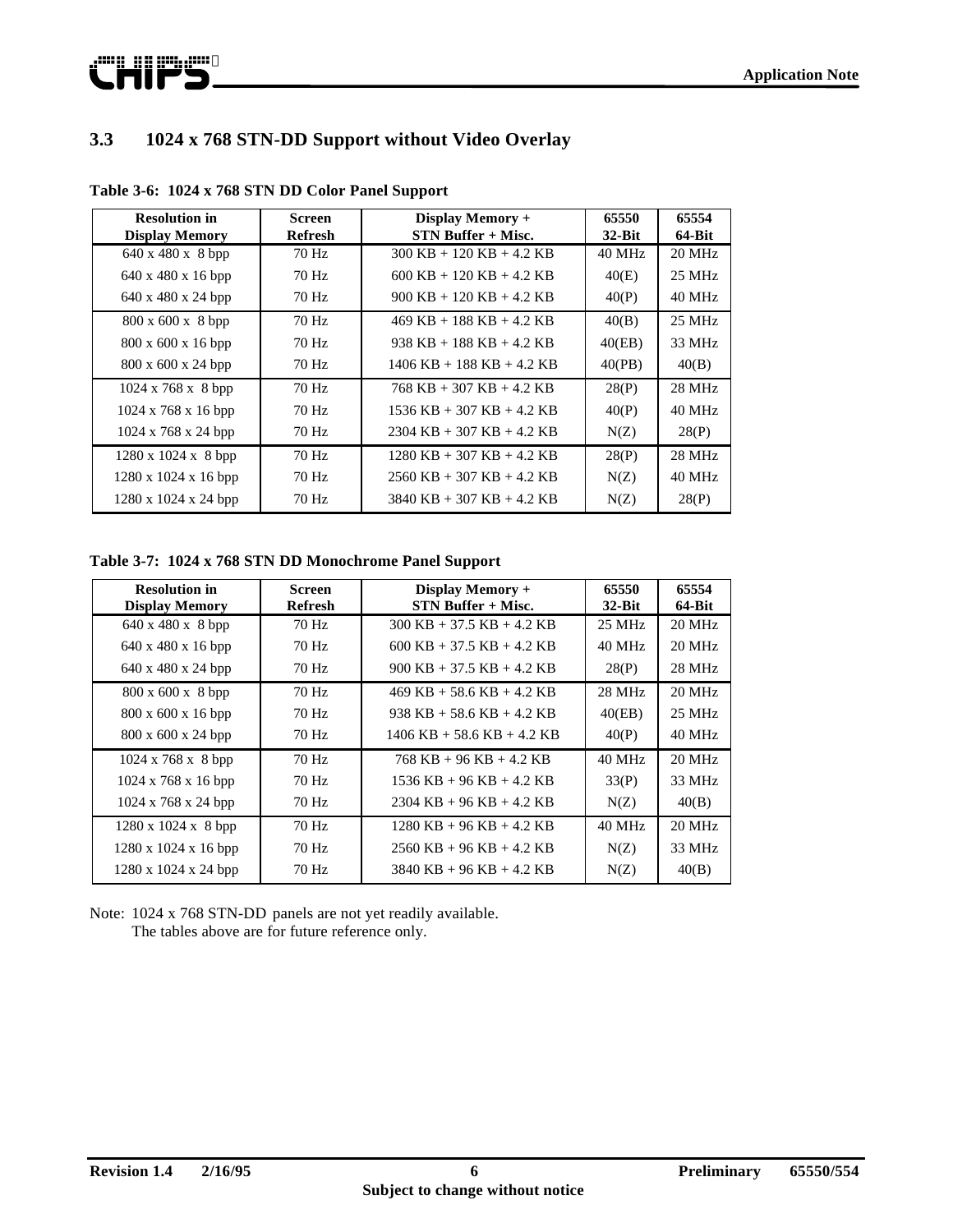# **4.0 CRT and TFT Support with Video Overlay**

| <b>Resolution and</b><br><b>Color Depth</b> | <b>Screen</b><br><b>Refresh</b> | Horiz.<br>Freq. | <b>Dot Clock</b> | Display Memory +<br><b>Cursor + Video Capture</b> | 65550<br>$32$ -Bit | 65554<br>64-Bit |
|---------------------------------------------|---------------------------------|-----------------|------------------|---------------------------------------------------|--------------------|-----------------|
| 640 x 480 x 8 bpp                           | 75 Hz                           | 37.5 KHz        | 31.5 MHz         | $300KB + 4.2KB + 300KB$                           | 33MHz              | 20MHz           |
| 640 x 480 x 16 bpp                          | 75 Hz                           | 37.5 KHz        | 31.5 MHz         | $600KB + 4.2KB + 300KB$                           | 33MHz              | 20MHz           |
| 640 x 480 x 24 bpp                          | $60$ Hz                         | 31.5 KHz        | 25.175 MHz       | $900KB + 4.2KB + 300KB$                           | 33MHz              | 20MHz           |
| 640 x 480 x 24 bpp                          | 75 Hz                           | 37.5 KHz        | 31.5 MHz         | $900KB + 4.2KB + 300KB$                           | 40MHz              | 20MHz           |
| $800 \times 600 \times 8$ bpp               | $60$ Hz                         | 37.9 KHz        | 40 MHz           | $469KB + 4.2KB + 300KB$                           | 33MHz              | 20MHz           |
| 800 x 600 x 8 bpp                           | 75 Hz                           | 46.9 KHz        | 49.5 MHz         | $469KB + 4.2KB + 300KB$                           | 40MHz              | 25MHz           |
| $800 \times 600 \times 16$ bpp              | 56 Hz                           | 35.1 KHz        | 36 MHz           | $938KB + 4.2KB + 300KB$                           | 33MHz              | 20MHz           |
| 800 x 600 x 16 bpp                          | $60$ Hz                         | 37.9 KHz        | 40 MHz           | $938KB + 4.2KB + 300KB$                           | 33MHz              | 20MHz           |
| 800 x 600 x 16 bpp                          | 75 Hz                           | 46.9 KHz        | 49.5 MHz         | $938KB + 4.2KB + 300KB$                           | 40MHz              | 25MHz           |
| 800 x 600 x 24 bpp                          | 56 Hz                           | 35.1 KHz        | 36 MHz           | $1406KB + 4.2KB + 300KB$                          | 40(B)              | 25MHz           |
| 800 x 600 x 24 bpp                          | $60$ Hz                         | 37.9 KHz        | 40 MHz           | $1406KB + 4.2KB + 300KB$                          | N(M)               | 25MHz           |
| 800 x 600 x 24 bpp                          | 75 Hz                           | 46.9 KHz        | 49.5 MHz         | $1406KB + 4.2KB + 300KB$                          | N(M)               | 33MHz           |
| $1024 \times 768 \times 8$ bpp              | 60 Hz                           | 48.4 KHz        | 65 MHz           | $768KB + 4.2KB + 300KB$                           | 40(H)              | 25MHz           |
| $1024 \times 768 \times 8$ bpp              | 75 Hz                           | 60.0 KHz        | 78.75 MHz        | $768KB + 4.2KB + 300KB$                           | 40(H)              | 33MHz           |
| $1024 \times 768 \times 16$ bpp             | $60$ Hz                         | 48.4 KHz        | 65 MHz           | $1536KB + 4.2KB + 300KB$                          | N(M)               | 25MHz           |
| $1024 \times 768 \times 16$ bpp             | 75 Hz                           | 60.0 KHz        | 78.75 MHz        | $1536KB + 4.2KB + 300KB$                          | N(M)               | 33MHz           |
| 1024 x 768 x 24 bpp                         | 75 Hz                           | 60.0 KHz        | 78.75 MHz        | $2304KB + 4.2KB + 300KB$                          | N(Z)               | 40(B)           |
| $1280 \times 1024 \times 8bp$               | 43 Hz*                          | 47 KHz          | 78.75 MHz        | $1280$ KB + 4.2 KB + 300KB                        | 40(H)              | 25MHz           |
| 1280 x 1024 x 8bpp                          | $60$ Hz                         | 64 KHz          | 108 MHz          | $1280$ KB + 4.2 KB + 300KB                        | N(M)               | 33(D)           |
| 1280 x 1024 x 16bpp                         | $43 Hz*$                        | 47 KHz          | 78.75 MHz        | $2560$ KB + 4.2 KB + 300KB                        | N(Z)               | 33MHz           |
| 1280 x 1024 x 16bpp                         | $60$ Hz                         | 64 KHz          | 108 MHz          | $2560$ KB + 4.2 KB + 300KB                        | N(Z)               | 40(D)           |
| 1280 x 1024 x 24bpp                         | $43 Hz*$                        | 47 KHz          | 78.75 MHz        | $3840$ KB + 4.2 KB + 300KB                        | N(Z)               | 40(SB)          |
| 1280 x 1024 x 24bpp                         | $60$ Hz                         | 64 KHz          | 108 MHz          | $3840$ KB + 4.2 KB + 300KB                        | N(Z)               | N(M)            |

**Table 4-1: CRT/TFT Mode Support with Video Overlay**

\* 43 Hz modes are interlaced. Interlacing is supported for CRT only. Except for interlacing, Table 4-1 applies to TFT panels as well as CRT displays, including simultaneous CRT and TFT operation.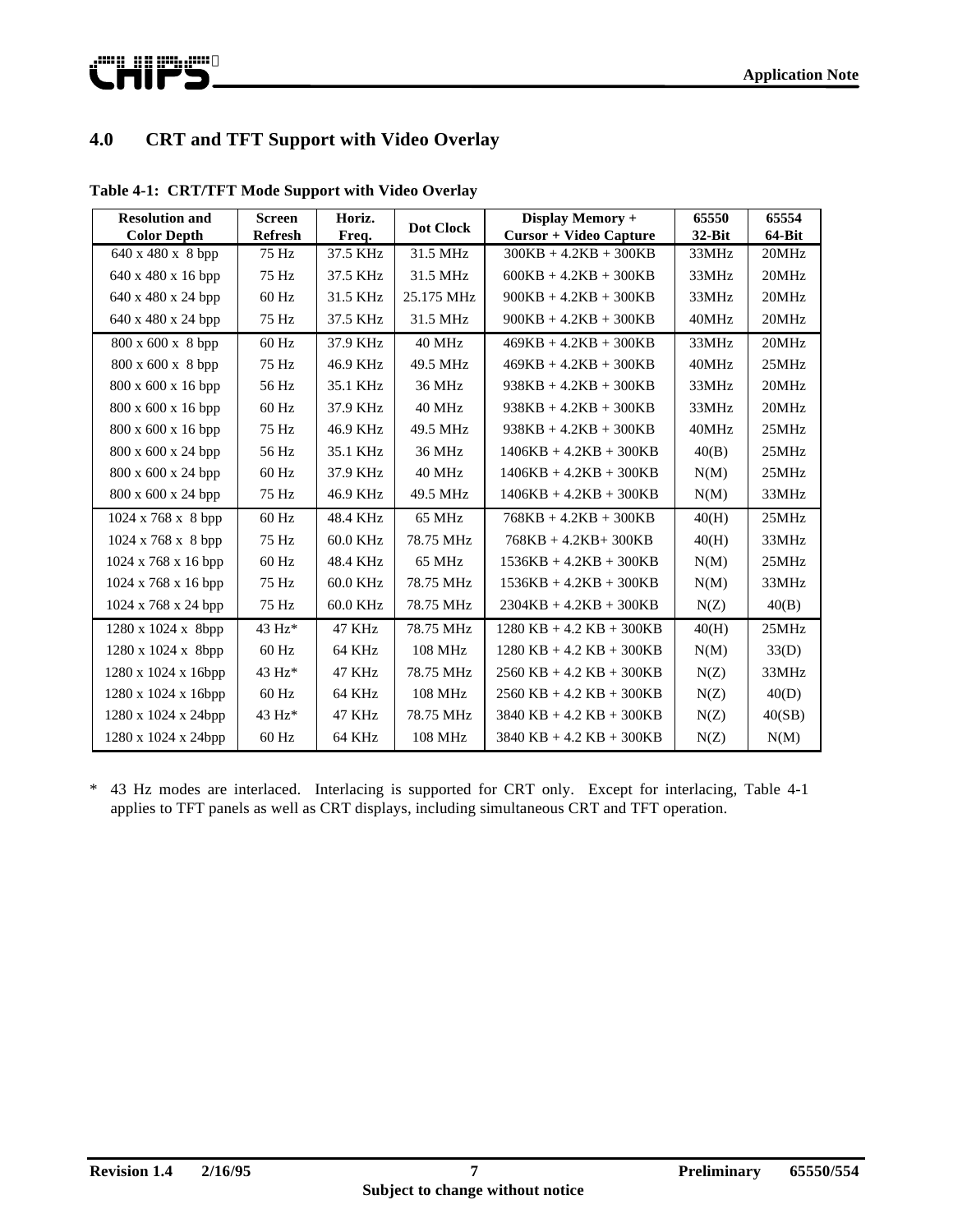

# **4.1 640 x 480 STN-DD Support with Video Overlay**

| <b>Resolution in</b><br><b>Display Memory</b> | <b>Screen</b><br><b>Refresh</b> | Display Memory + STN Buffer +<br>Miscellaneous + Video Capture | 65550<br>$32$ -Bit | 65554<br>64-Bit |
|-----------------------------------------------|---------------------------------|----------------------------------------------------------------|--------------------|-----------------|
| $640 \times 480 \times 8$ bpp                 | 75 Hz                           | $300KB + 120KB + 4.2KB + 300KB$                                | 33MHz              | 20MHz           |
| $640 \times 480 \times 16$ bpp                | 75 Hz                           | $600KB + 120KB + 4.2KB + 300KB$                                | 40MHz              | 20MHz           |
| $640 \times 480 \times 24$ bpp                | 75 Hz                           | $900KB + 120KB + 4.2KB + 300KB$                                | 33(P)              | 25MHz           |
| $800 \times 600 \times 8$ bpp                 | 75 Hz                           | $469KB + 120KB + 4.2KB + 300KB$                                | 33MHz              | 20MHz           |
| $800 \times 600 \times 16$ bpp                | 75 Hz                           | $938KB + 120KB + 4.2KB + 300KB$                                | 40MHz              | 20MHz           |
| 800 x 600 x 24 bpp                            | 75 Hz                           | $1406KB + 120KB + 4.2KB + 300KB$                               | 33(P)              | 25MHz           |
| $1024 \times 768 \times 8$ bpp                | 75 Hz                           | $768KB + 120KB + 4.2KB + 300KB$                                | 33MHz              | 20MHz           |
| $1024 \times 768 \times 16$ bpp               | 75 Hz                           | $1536KB + 120KB + 4.2KB + 300KB$                               | 40MHz              | 20MHz           |
| $1024 \times 768 \times 24$ bpp               | 75 Hz                           | $2304KB + 120KB + 4.2KB + 300KB$                               | N(Z)               | 25MHz           |
| $1280 \times 1024 \times 8$ bpp               | 75 Hz                           | $1280KB + 120KB + 4.2KB + 300KB$                               | 33MHz              | 20MHz           |
| $1280 \times 1024 \times 16$ bpp              | 75 Hz                           | $2560KB + 120KB + 4.2KB + 300KB$                               | N(Z)               | 20MHz           |
| $1280 \times 1024 \times 24$ bpp              | 75 Hz                           | $3840KB + 120KB + 4.2KB + 300KB$                               | N(Z)               | N(Z)            |

**Table 4-2: 640 x 480 STN-DD Color Panel Support**

| <b>Resolution in</b><br><b>Display Memory</b> | <b>Screen</b><br><b>Refresh</b> | Display Memory + STN Buffer +<br>Miscellaneous + Video Capture | 65550<br>$32-Hit$ | 65554<br>$64-Bit$ |
|-----------------------------------------------|---------------------------------|----------------------------------------------------------------|-------------------|-------------------|
| $640 \times 480 \times 8$ bpp                 | 75 Hz                           | $300KB + 37.5KB + 4.2KB + 300KB$                               | 33MHz             | 20MHz             |
| $640 \times 480 \times 16$ bpp                | 75 Hz                           | $600KB + 37.5KB + 4.2KB + 300KB$                               | 33MHz             | 20MHz             |
| $640 \times 480 \times 24$ bpp                | 75 Hz                           | $900KB + 37.5KB + 4.2KB + 300KB$                               | 40(B)             | 25MHz             |
| 800 x 600 x 8 bpp                             | 75 Hz                           | $469KB + 37.5KB + 4.2KB + 300KB$                               | 33MHz             | 20MHz             |
| $800 \times 600 \times 16$ bpp                | 75 Hz                           | $938KB + 37.5KB + 4.2KB + 300KB$                               | 33MHz             | 20MHz             |
| $800 \times 600 \times 24$ bpp                | 75 Hz                           | $1406KB + 37.5KB + 4.2KB + 300KB$                              | 40(B)             | 25MHz             |
| $1024 \times 768 \times 8$ bpp                | 75 Hz                           | $768KB + 37.5KB + 4.2KB + 300KB$                               | 33MHz             | 20MHz             |
| $1024 \times 768 \times 16$ bpp               | 75 Hz                           | $1536KB + 37.5KB + 4.2KB + 300KB$                              | 33MHz             | 20MHz             |
| $1024 \times 768 \times 24$ bpp               | 75 Hz                           | $2304KB + 37.5KB + 4.2KB + 300KB$                              | N(Z)              | 25MHz             |
| $1280 \times 1024 \times 8$ bpp               | 75 Hz                           | $1280KB + 37.5KB + 4.2KB + 300KB$                              | 33MHz             | 20MHz             |
| $1280 \times 1024 \times 16$ bpp              | 75 Hz                           | $2560KB + 37.5KB + 4.2KB + 300KB$                              | N(Z)              | 20MHz             |
| $1280 \times 1024 \times 24$ bpp              | 75 Hz                           | $3840KB + 37.5KB + 4.2KB + 300KB$                              | N(Z)              | N(Z)              |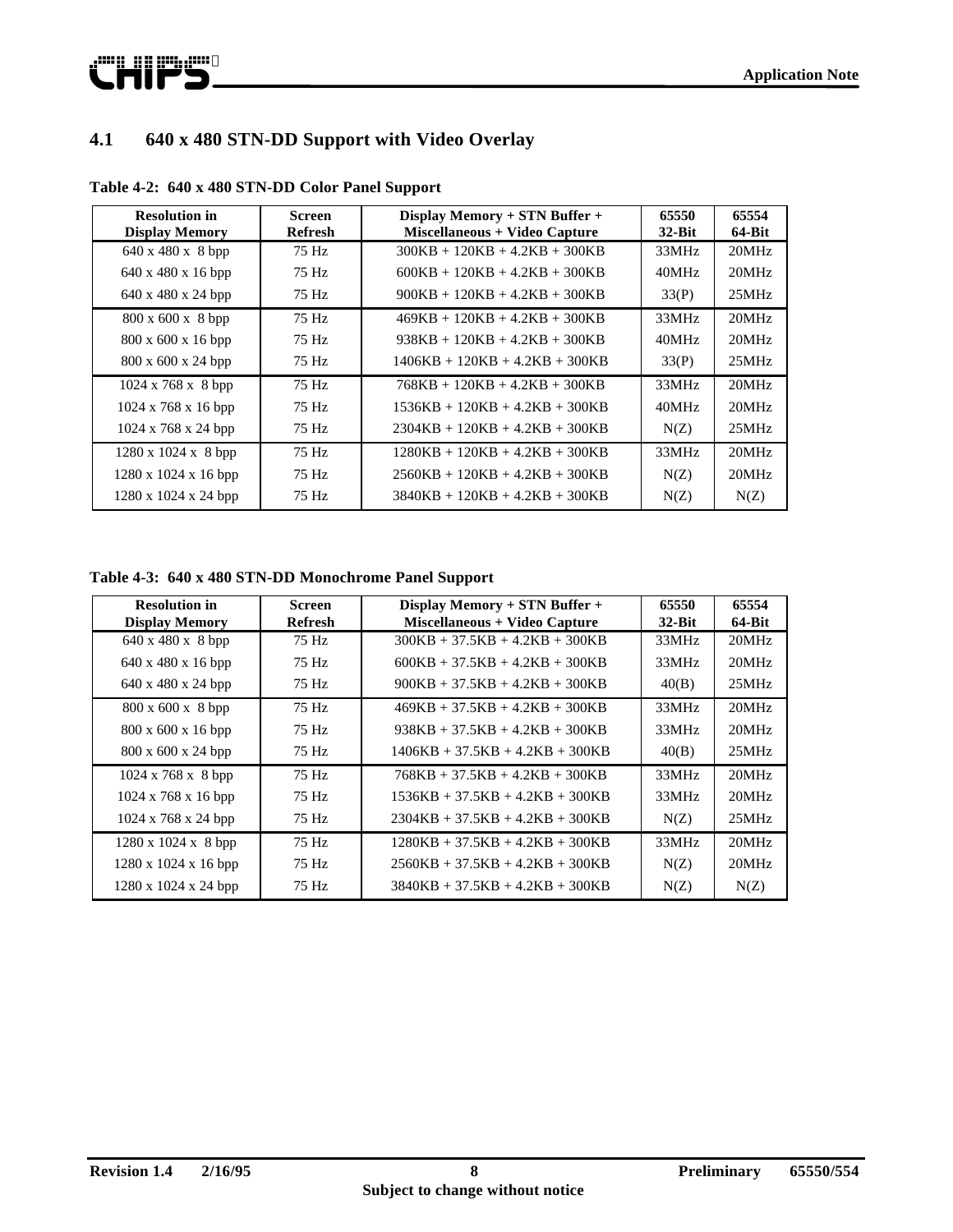

# **4.2 800 x 600 STN-DD Support with Video Overlay**

| <b>Resolution in</b><br><b>Display Memory</b> | <b>Screen</b><br><b>Refresh</b> | Display Memory + STN Buffer +<br>Miscellaneous + Video Capture | 65550<br>$32$ -Bit | 65554<br>$64-Bit$ |
|-----------------------------------------------|---------------------------------|----------------------------------------------------------------|--------------------|-------------------|
| $640 \times 480 \times 8$ bpp                 | 75 Hz                           | $300KB + 120KB + 4.2KB + 300KB$                                | 40MHz              | 25MHz             |
| $640 \times 480 \times 16$ bpp                | 75 Hz                           | $600KB + 120KB + 4.2KB + 300KB$                                | 40(P)              | 25MHz             |
| 640 x 480 x 24 bpp                            | 75 Hz                           | $900KB + 120KB + 4.2KB + 300KB$                                | 40(P)              | 33MHz             |
| $800 \times 600 \times 8$ bpp                 | 75 Hz                           | $469KB + 188KB + 4.2KB + 300KB$                                | 40MHz              | 25MHz             |
| $800 \times 600 \times 16$ bpp                | 75 Hz                           | $938KB + 188KB + 4.2KB + 300KB$                                | 40(P)              | 33MHz             |
| $800 \times 600 \times 24$ bpp                | 75 Hz                           | $1406KB + 188KB + 4.2KB + 300KB$                               | 40(P)              | 40MHz             |
| $1024 \times 768 \times 8$ bpp                | 75 Hz                           | $768KB + 188KB + 4.2KB + 300KB$                                | 40MHz              | 25MHz             |
| $1024 \times 768 \times 16$ bpp               | 75 Hz                           | $1536KB + 188KB + 4.2KB + 300KB$                               | 40(P)              | 33MHz             |
| $1024 \times 768 \times 24$ bpp               | 75 Hz                           | $2304KB + 188KB + 4.2KB + 300KB$                               | N(Z)               | 40MHz             |
| $1280 \times 1024 \times 8$ bpp               | 75 Hz                           | $1280KB + 188KB + 4.2KB + 300KB$                               | 40MHz              | 25MHz             |
| $1280 \times 1024 \times 16$ bpp              | 75 Hz                           | $2560KB + 188KB + 4.2KB + 300KB$                               | N(Z)               | 33MHz             |
| $1280 \times 1024 \times 24$ bpp              | 75 Hz                           | $3840KB + 188KB + 4.2KB + 300KB$                               | N(Z)               | N(Z)              |

**Table 4-4: 800 x 600 STN-DD Color Panel Support**

**Table 4-5: 800 x 600 STN-DD Monochrome Panel Support**

| <b>Resolution in</b><br><b>Display Memory</b> | <b>Screen</b><br>Refresh | Display Memory + STN Buffer +<br>Miscellaneous + Video Capture | 65550<br>$32$ -Bit | 65554<br>64-Bit |
|-----------------------------------------------|--------------------------|----------------------------------------------------------------|--------------------|-----------------|
| $640 \times 480 \times 8$ bpp                 | 75 Hz                    | $300KB + 37.5KB + 4.2KB + 300KB$                               | 40MHz              | 25MHz           |
| 640 x 480 x 16 bpp                            | 75 Hz                    | $600KB + 37.5KB + 4.2KB + 300KB$                               | 40MHz              | 25MHz           |
| $640 \times 480 \times 24$ bpp                | 75 Hz                    | $900KB + 37.5KB + 4.2KB + 300KB$                               | 40(P)              | 28MHz           |
| $800 \times 600 \times 8$ bpp                 | 75 Hz                    | $469KB + 58.6KB + 4.2KB + 300KB$                               | 40MHz              | 25MHz           |
| $800 \times 600 \times 16$ bpp                | 75 Hz                    | $938KB + 58.6KB + 4.2KB + 300KB$                               | 40(B)              | 25MHz           |
| $800 \times 600 \times 24$ bpp                | 75 Hz                    | $1406KB + 58.6KB + 4.2KB + 300KB$                              | 40(P)              | 33MHz           |
| $1024 \times 768 \times 8$ bpp                | 75 Hz                    | $768KB + 58.6KB + 4.2KB + 300KB$                               | 40MHz              | 25MHz           |
| $1024 \times 768 \times 16$ bpp               | 75 Hz                    | $1536KB + 58.6KB + 4.2KB + 300KB$                              | 40(B)              | 25MHz           |
| 1024 x 768 x 24 bpp                           | 75 Hz                    | $2304KB + 58.6KB + 4.2KB + 300KB$                              | N(Z)               | 33MHz           |
| $1280 \times 1024 \times 8$ bpp               | 75 Hz                    | $1280KB + 58.6KB + 4.2KB + 300KB$                              | 40MHz              | 25MHz           |
| $1280 \times 1024 \times 16$ bpp              | 75 Hz                    | $2560KB + 58.6KB + 4.2KB + 300KB$                              | N(Z)               | 25MHz           |
| $1280 \times 1024 \times 24$ bpp              | 75 Hz                    | $3840KB + 58.6KB + 4.2KB + 300KB$                              | N(Z)               | N(Z)            |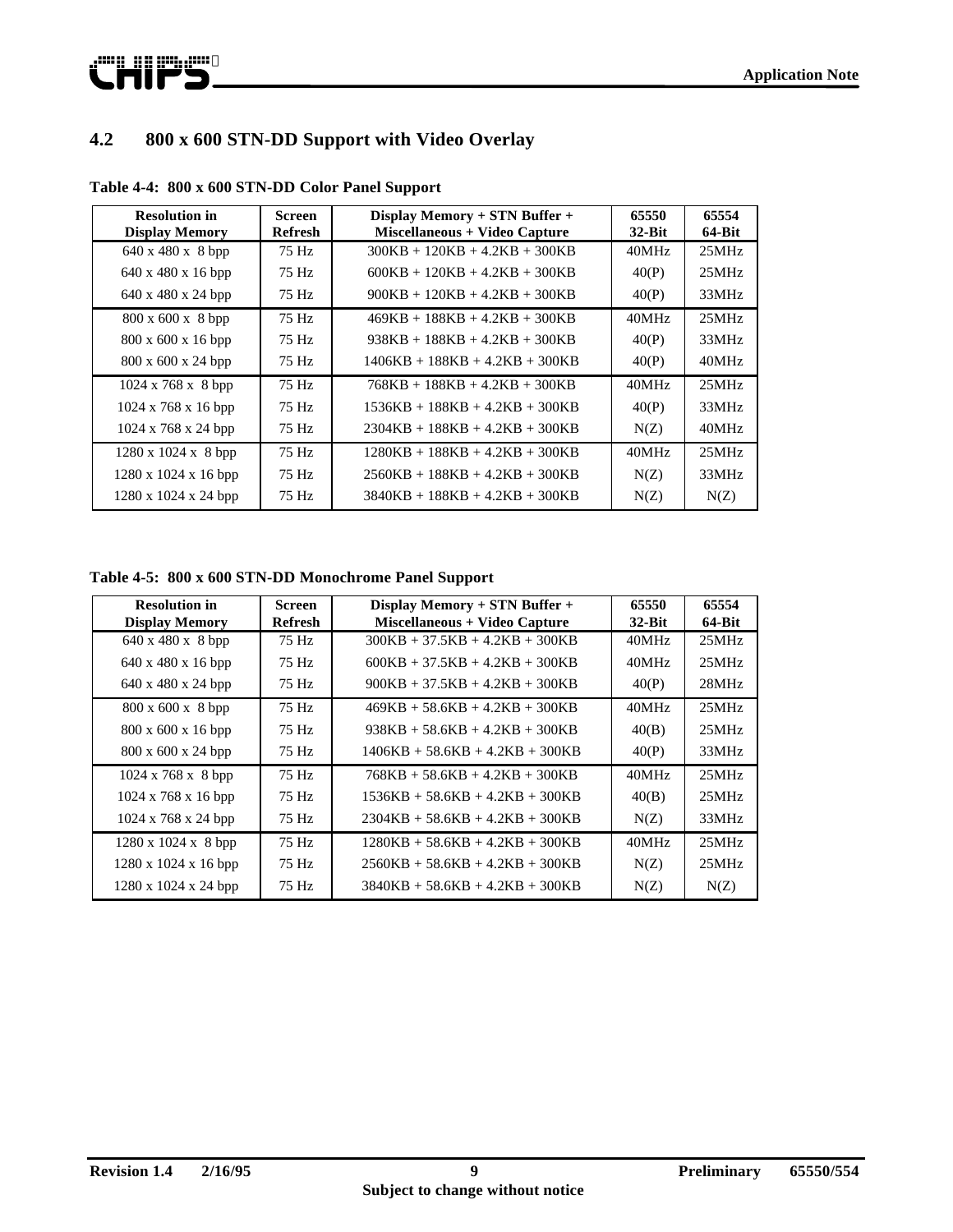

### **4.3 1024 x 768 STN-DD Support with Video Overlay**

| <b>Resolution in</b><br><b>Display Memory</b> | <b>Screen</b><br>Refresh | Display Memory + STN Buffer +<br>Miscellaneous + Video Capture | 65550<br>$32$ -Bit | 65554<br>$64-Bit$ |
|-----------------------------------------------|--------------------------|----------------------------------------------------------------|--------------------|-------------------|
| $640 \times 480 \times 8$ bpp                 | 70 Hz                    | $300KB + 120KB + 4.2KB + 300KB$                                | 40(HB)             | 33MHz             |
| $640 \times 480 \times 16$ bpp                | 70 Hz                    | $600KB + 120KB + 4.2KB + 300KB$                                | 40(P)              | 33MHz             |
| $640 \times 480 \times 24$ bpp                | 70 Hz                    | $900KB + 120KB + 4.2KB + 300KB$                                | 40(P)              | 40MHz             |
| 800 x 600 x 8 bpp                             | 70 Hz                    | $469KB + 188KB + 4.2KB + 300KB$                                | 40(P)              | 33MHz             |
| $800 \times 600 \times 16$ bpp                | 70 Hz                    | $938KB + 188KB + 4.2KB + 300KB$                                | 40(P)              | 40MHz             |
| $800 \times 600 \times 24$ bpp                | 70 Hz                    | $1406KB + 188KB + 4.2KB + 300KB$                               | N(M)               | 40(B)             |
| $1024 \times 768 \times 8$ bpp                | 70 Hz                    | $768KB + 307KB + 4.2KB + 300KB$                                | 40(P)              | 33MHz             |
| $1024 \times 768 \times 16$ bpp               | 70 Hz                    | $1536KB + 307KB + 4.2KB + 300KB$                               | N(M)               | 40(B)             |
| $1024 \times 768 \times 24$ bpp               | 70 Hz                    | $2304KB + 307KB + 4.2KB + 300KB$                               | N(Z)               | 33(P)             |
| $1280 \times 1024 \times 8$ bpp               | 70 Hz                    | $1280KB + 307KB + 4.2KB + 300KB$                               | 40(P)              | 33MHz             |
| 1280 x 1024 x 16 bpp                          | 70 Hz                    | $2560KB + 307KB + 4.2KB + 300KB$                               | N(Z)               | 40(B)             |
| 1280 x 1024 x 24 bpp                          | 70 Hz                    | $3840KB + 307KB + 4.2KB + 300KB$                               | N(Z)               | N(Z)              |

**Table 4-6: 1024 x 768 STN-DD Color Panel Support**

**Table 4-7: 1024 x 768 STN-DD Monochrome Panel Support**

| <b>Resolution in</b><br><b>Display Memory</b> | <b>Screen</b><br><b>Refresh</b> | Display Memory + STN Buffer +<br>Miscellaneous + Video Capture | 65550<br>$32-Hit$ | 65554<br>$64-Bit$ |
|-----------------------------------------------|---------------------------------|----------------------------------------------------------------|-------------------|-------------------|
| $640 \times 480 \times 8$ bpp                 | 70 Hz                           | $300KB + 37.5KB + 4.2KB + 300KB$                               | 40(H)             | 33MHz             |
| 640 x 480 x 16 bpp                            | 70 Hz                           | $600KB + 37.5KB + 4.2KB + 300KB$                               | 40(PH)            | 33MHz             |
| $640 \times 480 \times 24$ bpp                | 70 Hz                           | $900KB + 37.5KB + 4.2KB + 300KB$                               | 40(PH)            | 33MHz             |
| 800 x 600 x 8 bpp                             | 70 Hz                           | $469KB + 58.6KB + 4.2KB + 300KB$                               | 40(H)             | 33MHz             |
| $800 \times 600 \times 16$ bpp                | 70 Hz                           | $938KB + 58.6KB + 4.2KB + 300KB$                               | 40(PH)            | 33MHz             |
| $800 \times 600 \times 24$ bpp                | 70 Hz                           | $1406KB + 58.6KB + 4.2KB + 300KB$                              | 40(PHB)           | 40MHz             |
| $1024 \times 768 \times 8$ bpp                | $70$ Hz                         | $768KB + 96KB + 4.2KB + 300KB$                                 | 40(HB)            | 33MHz             |
| $1024 \times 768 \times 16$ bpp               | 70 Hz                           | $1536KB + 96KB + 4.2KB + 300KB$                                | 40(PH)            | 33MHz             |
| $1024 \times 768 \times 24$ bpp               | 70 Hz                           | $2304KB + 96KB + 4.2KB + 300KB$                                | N(Z)              | 33(P)             |
| 1280 x 1024 x 8 bpp                           | 70 Hz                           | $1280KB + 96KB + 4.2KB + 300KB$                                | 40(HB)            | 33MHz             |
| $1280 \times 1024 \times 16$ bpp              | 70 Hz                           | $2560KB + 96KB + 4.2KB + 300KB$                                | N(Z)              | 33MHz             |
| $1280 \times 1024 \times 24$ bpp              | 70 Hz                           | $3840KB + 96KB + 4.2KB + 300KB$                                | N(Z)              | 33(PS)            |

Note: 1024 x 768 STN-DD panels are not yet readily available. The above tables are for future reference only.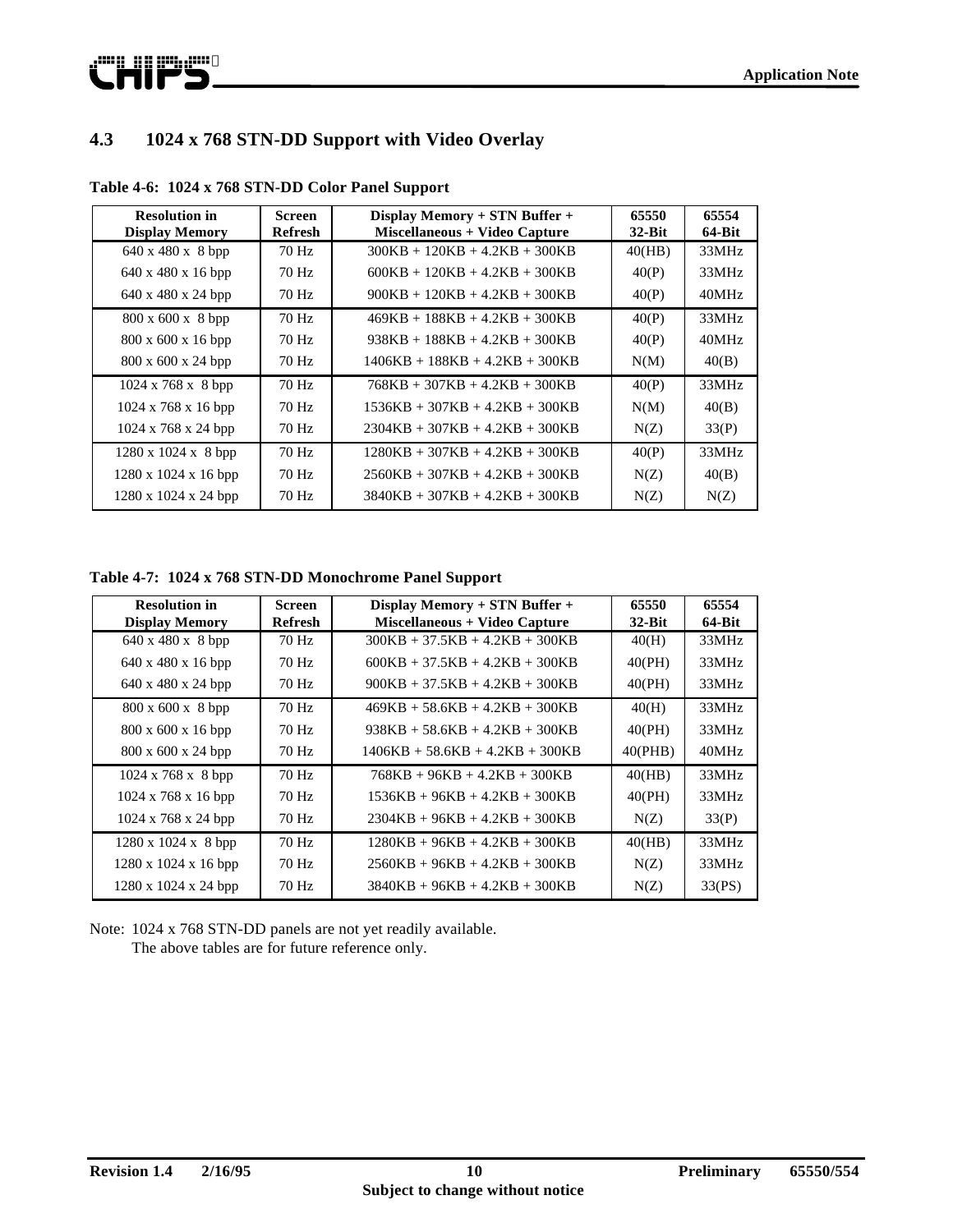### **5.0 Display Memory Size Requirements**

**Publication State** 

The following figures show the display memory configurations for the 65550 and 65554.



#### **32-bit Memory Bus (65550/65554)**



| 128Kx32 |         |                               | 128Kx32 |
|---------|---------|-------------------------------|---------|
|         |         |                               |         |
| 256Kx16 | 256Kx16 | 256Kx16                       | 256Kx16 |
|         |         |                               |         |
|         |         |                               |         |
|         |         |                               | 128Kx32 |
|         |         |                               |         |
| 256Kx32 |         | 256Kx32                       |         |
|         |         |                               |         |
| 256Kx16 | 256Kx16 | 256Kx16                       | 256Kx16 |
| 256Kx16 | 256Kx16 | 256Kx16                       | 256Kx16 |
|         |         |                               |         |
| 256Kx32 |         | 256Kx32                       |         |
| 256Kx32 |         | 256Kx32                       |         |
|         |         |                               |         |
|         |         | 512Kx32                       |         |
|         |         | 128Kx32<br>128Kx32<br>512Kx32 | 128Kx32 |

\*65554 Only. Not available on 65550.

**Figure 1: Display Memory Configurations**

#### Notes:

- $1KB = 1024$  bytes,  $1MB = 1024KB$
- The 32-bit wide memory configurations have the same performance on the 65554 as on the 65550.
- The 64-bit wide memory configurations have double the memory bandwidth of the 32-bit wide configurations.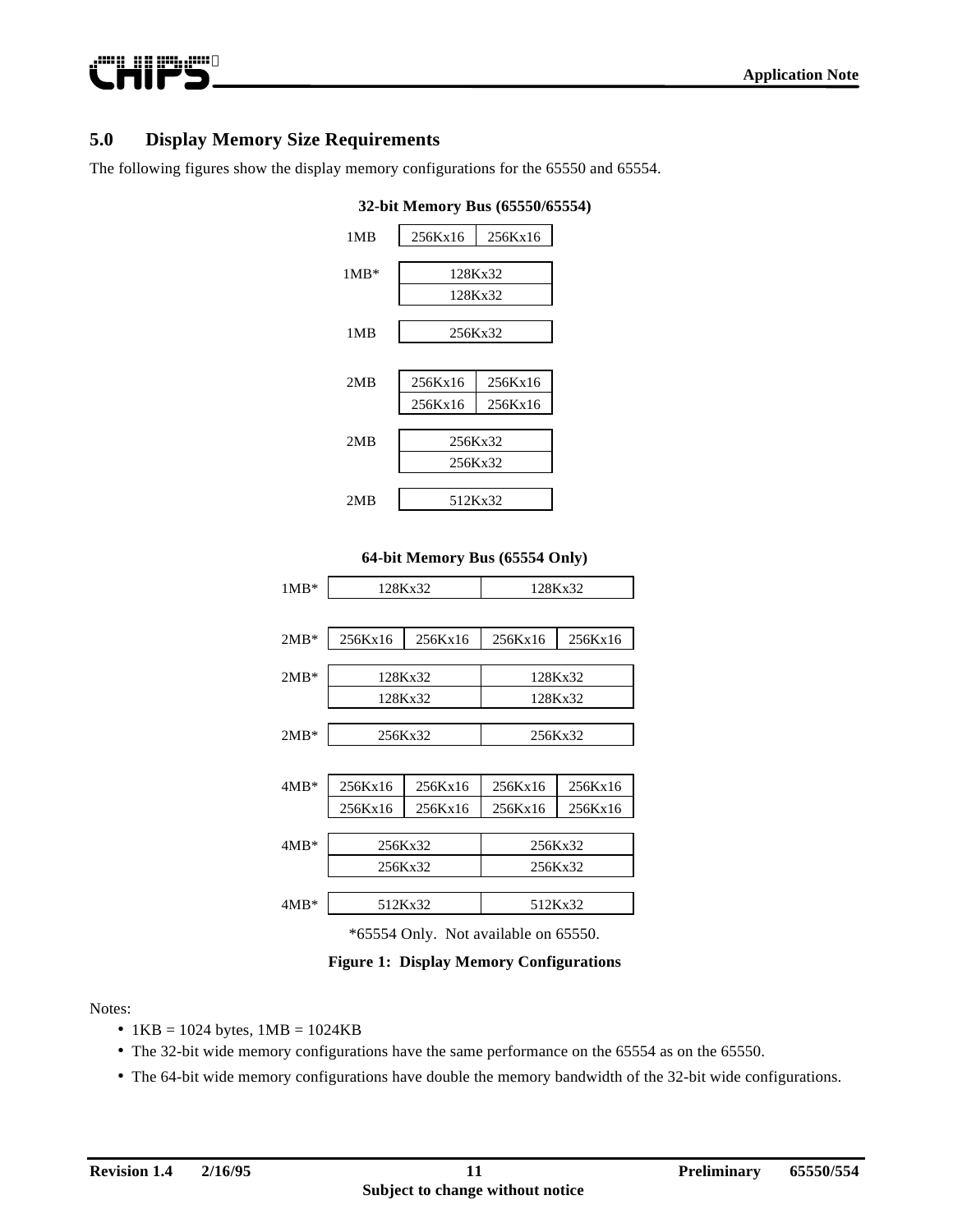# @WQqqVQQ QUAL;

### **5.1 External STN-DD Buffer**



The following figure shows the display memory configurations using an external STN-DD buffer.

**Figure 2: Display Memory Configurations with an STN-DD Buffer**

Notes:

- All of the 32-bit configurations allow an additional 256K x 16 device to be used for an external 16-bit wide STN-DD buffer, as shown above.
- **•** Because of pin sharing on the 65550, video capture/playback precludes an external STN-DD buffer.
- **•** Unlike the 65550, the 65554 supports both video capture/playback and an external STN-DD buffer at the same time.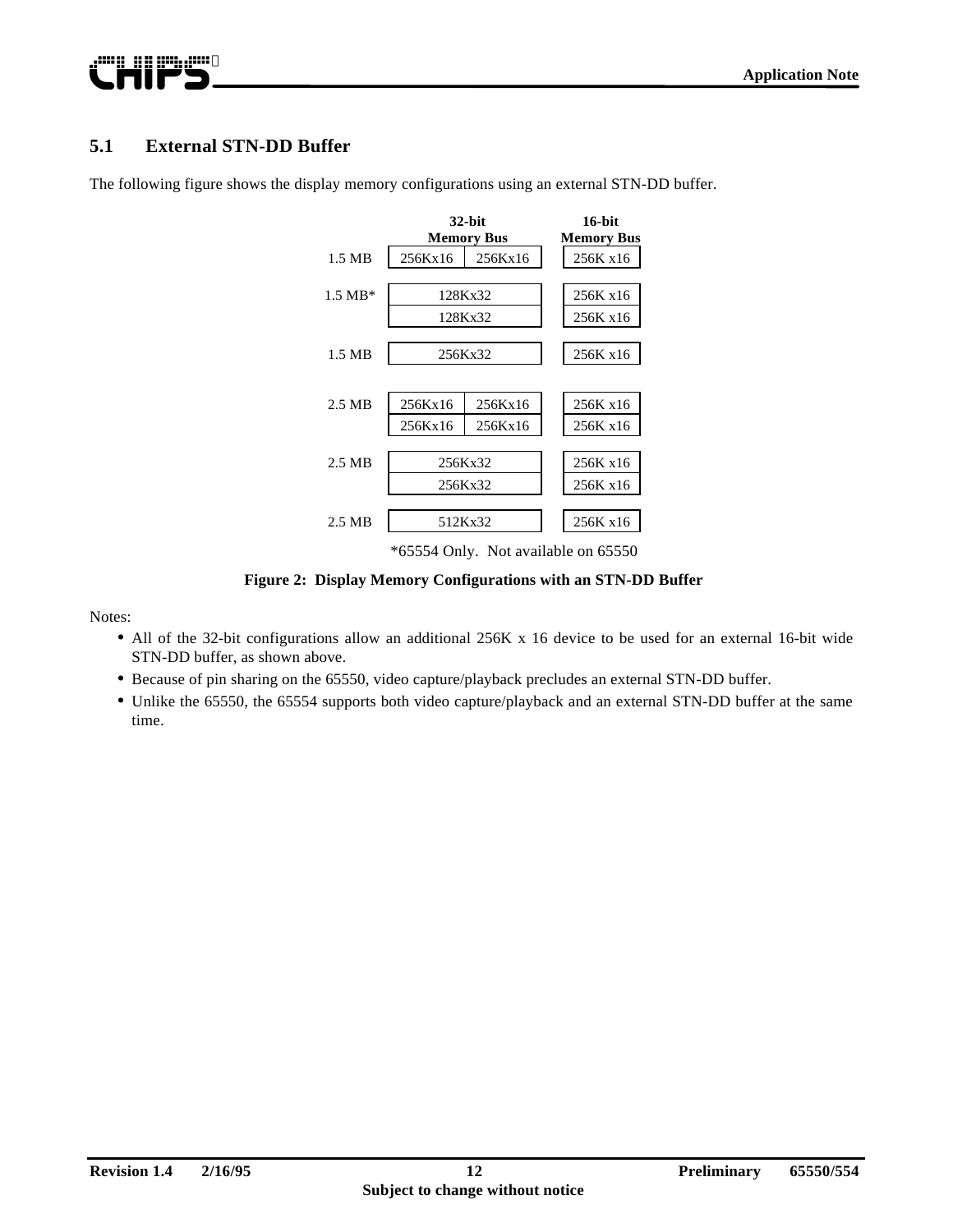ewn nn meir

The total required display memory size is the sum of the following:

• Number of pixels to be stored in display memory, mul tiplied by the number of bytes per pixel (1 byte for 8 bpp, 2 bytes for 16 bpp, 3 bytes for 24 bpp).

Example: 1024 x 768 x 24 bpp = 2304 KB

This exceeds the 2 MB limit for the 65550, but is within the 4 MB size limit for the 65554.

• For Color STN-DD panels, add 0.4 byte per pixel for DD buffering (3 bits per pixel, packed as 10 pixels per DWORD). For monochrome STN-DD panels, add 0.125 byte per pixel (1 bit per pixel packed 32 pixels per DWORD).

Example: 800 x 600 x 0.4 byte/pixel = 192,000 bytes needed for full frame buffer for color STN-DD panel, or 96,000 bytes (93.75 KB) for half-frame DD buffer.

STN-DD panels require buffering because the panel needs the upper and lower halves refreshed simultaneously. These panels also need Frame Rate Control (FRC) to achieve more colors than the panel itself supports directly. The buffer can be either full frame or half-frame, and can reside either in main display memory (off-screen area) or in a separate "C" DRAM. The main tradeoffs are as follows:

#### **Full Frame Buffer vs Half Frame Buffer**

- Half-frame DD buffer uses half as much memory as a full frame DD buffer.
- Half-frame DD buffer requires panel pixel rate to be double the CRT pixel rate when using simultaneous CRT and panel display mode. This effect is known as "Frame Acceleration."
- In simultaneous operation, if the CRT refresh rate is relatively slow, such as 60 Hz, the panel can run at 120 Hz refresh (FLM frequency) to achieve optimum panel display quality. However, if the CRT refresh is very fast, such as 85 Hz, the panel can run at 85 Hz instead of 170 Hz if 170 Hz exceeds the limitations of the panel.
- For panel-only operation with a half-frame DD buffer, the pixel rate imposed on the display memory is half the panel pixel rate. This means higher resolution modes can be supported at any given panel refresh rate (FLM frequency) than on a CRT at the same refresh rate (VSYNC frequency).

#### **External DD buffer**

- Eliminates any added burden on display memory bandwidth for buffer a ccesses.
- May allow finer granularity in total memory, e.g., 1.5 MB total instead of 2 MB total.
- On the 550 only, precludes use of the multi-media video port (due to shared pin functions).
- Usable only for panel buffering.

#### **DD Buffer Embedded in Main Display Memory (off-screen area)**

- Allows DRAM "C" pins to remain available for the multimedia video port.
- Imposes extra burden on display memory bandwidth due to buffer reads and writes.
- The remaining off-screen display memory spa ce is highly usable by software drivers for improving overall graphics performance.
- Cursor and popup require 2 KB each (e.g., 128 x 128 x 1 bpp), 4 KB total.
- Up to 200 bytes of additional memory (64 pixels x 24 bpp) may also be needed in connection with bit blitting.
- A multi-media video capture buffer, if used, typically needs 320 x 240 x 16 bpp = 150 KB. If doublebuffering is selected (programmable option), multiply by two.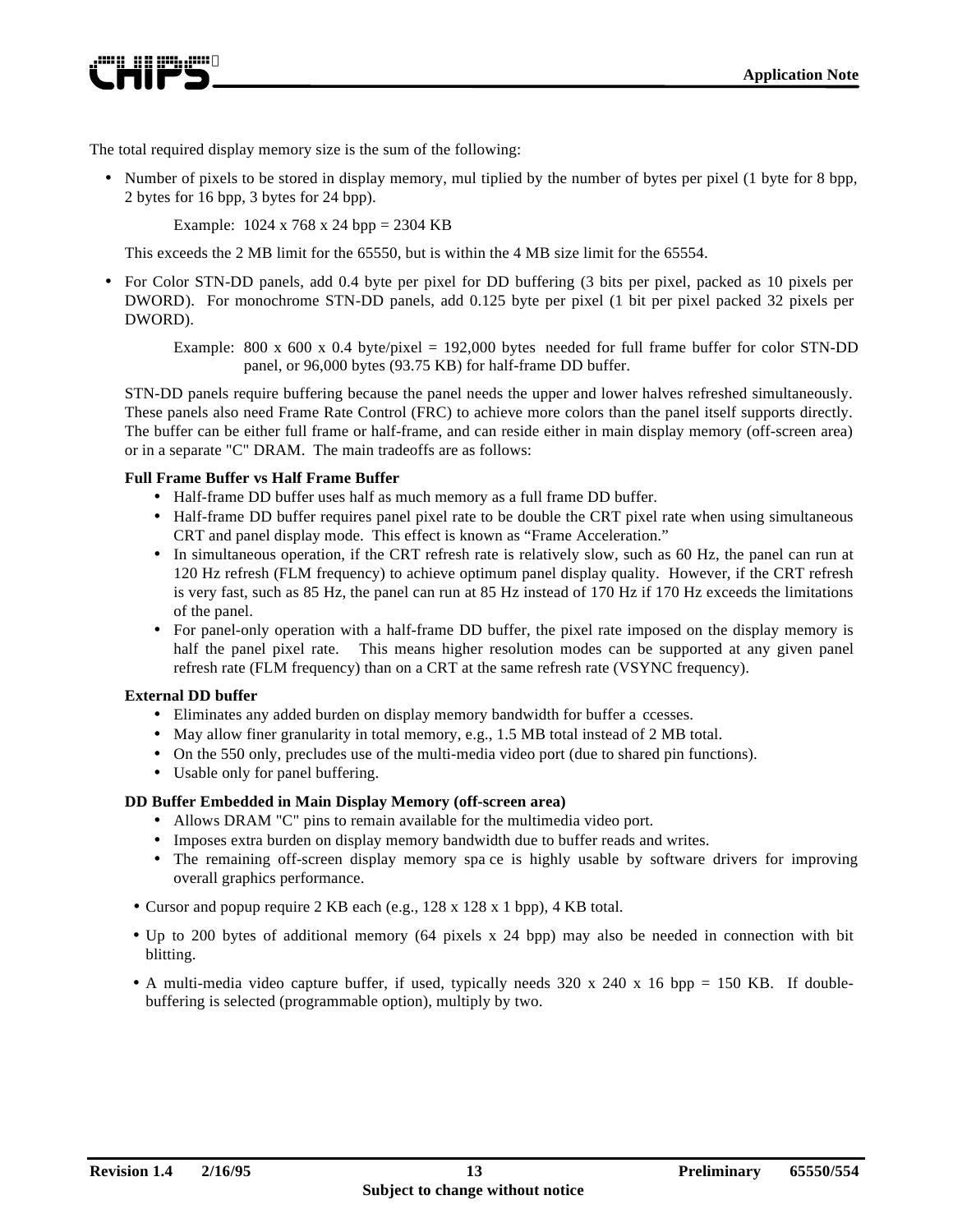#### **6.0 Display Memory Bandwidth Consumption**

The 65550 and 65554 typically access memory in bursts of one RAS-CAS cycle followed by a series of back-to-back CAS-only cycles. The CAS-only cycles require only one MCLK cycle per access. Thus, for an MCLK frequency of 40 MHz, the burst bandwidth is 160 MB/sec for 32-bit wide memory, 320 MB/sec for 64-bit wide memory, and 80 MB/sec for 16-bit wide DRAM "C". After allowing for RAS overhead and CPU accesses, the maximum memory bandwidths usable for graphics refresh are approximately as follows (40 MHz MCLK):

- 32-bit wide display memory,  $65550$  or  $65554 112$  MB/sec
- 64-bit wide display memory, 65554 only  $-224$  MB/sec
- $\bullet$  16-bit wide DRAM "C"  $-$  64 MB/sec

These bandwidth limits scale proportionally downward for lower MCLK frequencies. (1 MB/sec  $= 1,000,000$  bytes per second.)

Memory bandwidth is usually most critical during the horizontal active time, e.g., while displaying a horizontal scan line on the display. To determine if there is sufficient bandwidth for a given graphics mode, the following factors must be considered:

**(1) Display pixel rate.** For example, 1024 x 768 x 24 bpp @ 75 Hz requires a pixel rate of 78.75 MHz. The resulting bandwidth requirement is 78.75 MHz x 3 bytes/pixel = 236.25 MB/sec. This is too fast for the 65550, and exceeds the 64-bit wide 65554 memory bandwidth by about 5%.

**(2) STN-DD buffer overhead.** If the panel is an STN-DD type, there is additional bandwidth burden for DD buffer access. Color STN-DD panels require an average of 1.0 bytes of access per pixel (0.4 byte read, 0.4 byte write, and 0.2 byte to allow for added RAS overhead due to shorter bursts). Monochrome STN-DD panels require an average of 0.3 bytes of access per pixel (0.125 byte write, 0.125 byte read, and 0.05 byte to allow for added RAS overhead). Neither the graphics color depth (e.g., 16 bpp or 24 bpp), nor frame acceleration affects the DD buffer overhead. Frame acceleration doubles the panel refresh rate without any increase in memory bandwidth usage. The DD buffer overhead is also the same for both the embedded and external DD buffers. If using an embedded buffer, add the DD buffer bandwidth burden to the display pixel rate. The DRAM "C" bandwidth limit does not apply. If using an external DD buffer, compare the DD buffer bandwidth requirement to the DRAM "C" bandwidth limit. This case does not add to the display pixel rate.

**(3) Video capture pixel rate.** The capture rate is typically 6.2 Mpps with 16 bpp (YUV). The effective bandwidth burden is 12.4 MB/sec, which must be added to the display pixel rate if video capture/playback is enabled.

**(4) Video playback burden.** This burden is usually negligible because each video playback line is loaded into an internal FIFO during horizontal blanking. There is no burden on memory bandwidth during the horizontal active interval unless the blanking interval is too short to allow a complete FIFO fill. It is probably not feasible to provide a simple guideline for the short-blanking cases, but the mode support tables account for them. The calculation involves estimating the number of playback bytes that can be fetched during horizontal blanking, and the number of remaining bytes (if any) that need to be fetched during the horizontal active interval. The calculations are best performed using a spreadsheet program or equivalent.

The following page shows an example of the display memory bandwidth usage with both 32-bit and 64-bit memory.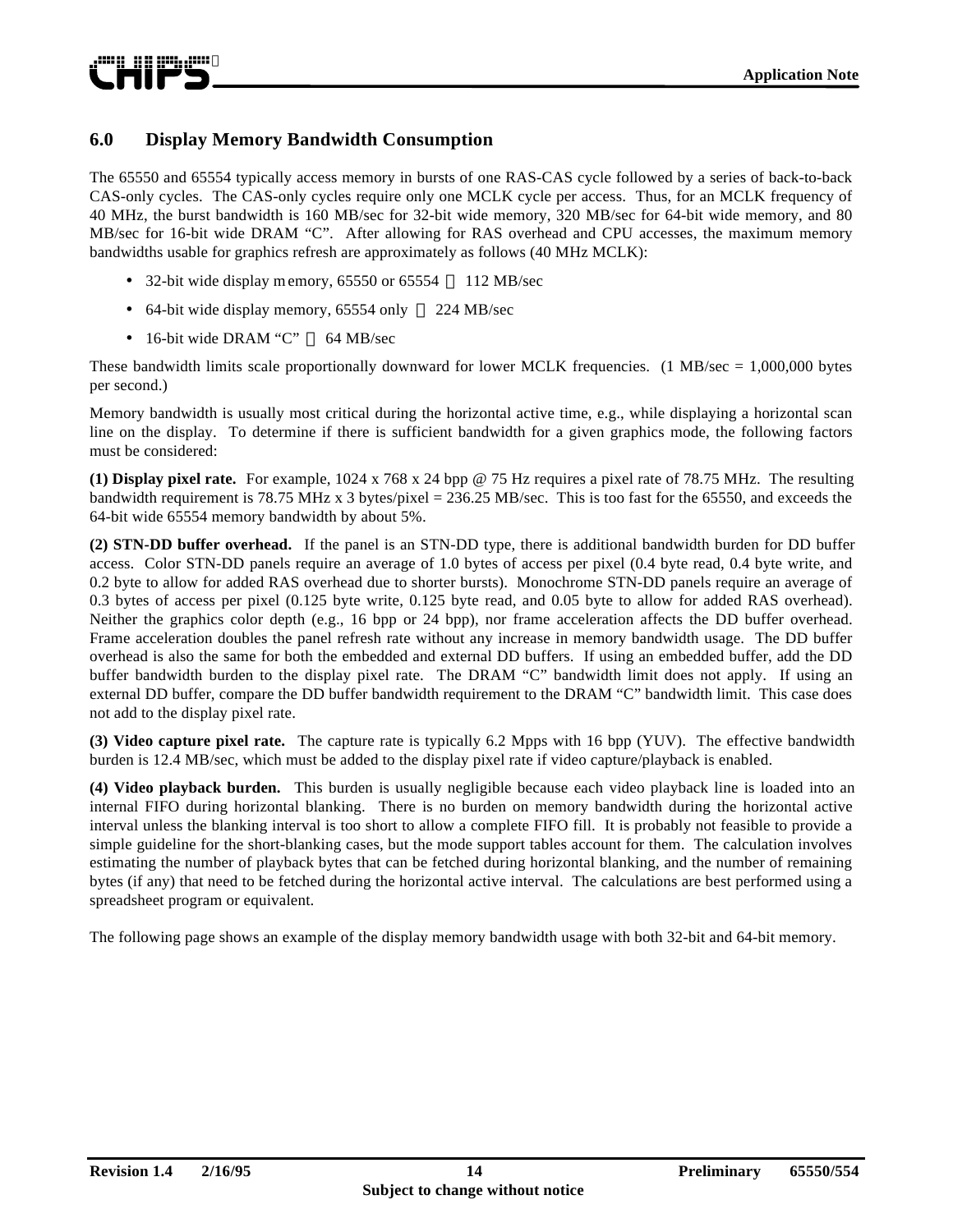

**Example:** 800 x 600 x 8 bpp @ 85 Hz on a color STN-DD panel, with 320 x 240 video capture/playback.

The corresponding graphics pixel rate is 56.250 MHz, and the horizontal frequency is 53.674 KHz. Graphics bandwidth is 56.25 MB/sec. DD buffer overhead is also 56.25 MB/sec. Video capture overhead is 12.4 MB/sec.

With 32-bit wide memory and an external DD buffer, the display memory bandwidth needed is  $56.25 + 12.4 = 68.65 \text{ MB/sec}$ . The DRAM "C" bandwidth is  $56.25 \text{ MB/sec}$ . Both bandwidth requirements are within the capabilities of the 65550 and 65554. The display memory bandwidth utilization is  $68.65 \div 112 = 61\%$  (if MCLK is 40 MHz). DRAM "C" bandwidth utilization is  $56.25 \div 64 = 88\%$ . A more precise calculation for video playback overhead shows that approximately 556 bytes of video playback data can be fetched and loaded into the FIFO during the 4.4 μs horizontal blanking interval, leaving only 84 additional bytes to fetch during the horizontal active interval. The added 84 bytes increase the bandwidth usage by only 6%, still well within the capabilities of the 65550 and 65554.

With 64-bit memory, the total bandwidth requirement is  $56.25 + 56.25 + 12.4 = 124.9$  MB/sec. This also is within the capabilities of the 65554, and there is no video playback burden in this case because of the doubled memory bandwidth. The display memory bandwidth utilization is 124.9  $\div$  $224 = 56\%$ .

It is possible for the image resolution in display memory to be larger or smaller than the physical resolution of the CRT and panel. The image resolution in display memory does not affect panel and CRT timing. If the resolution in display memory is greater than the physical resolution of the panel and CRT, panning is used on both the CRT and the panel to display a smaller region taken from the total image. If the image size is smaller, the image is displayed on both the CRT and panel using centering and stretching to achieve optimum image appearance and positioning. Panel and CRT timing remain consistent with their physical requirements even though the displayed image is smaller.

------------------------------------------------------------------------------------------------------------------------------------------

Panning has no effect on display memory bandwidth, but stretching may have a slight beneficial effect. Horizontal stretching involves replication and optional averaging of consecutive pixels. The affected pixels are read from display memory only once. The 65550 and 65554 perform the replication as needed without re-reading the pixel data. As a result, the total number of pixels read from display memory for any particular horizontal scan line is determined by the image resolution in display memory, which may be less horizontally than the stretched image size shown on the CRT and panel. The mode support tables include this effect. The 65550 and 65554 are capable of the following horizontal stretch factors: 8:9, 8:10, 8:12, or 8:16. Examples:

640 dots can stretch to 800 (for 800-dot panel) using 8:10.

640 dots can stretch to 960 (for 1024-dot panel) using 8:12.

640 dots can stretch to 1280 (for 1280-dot panel) using 8:16.

800 dots can stretch to 1000 (for 1024-dot panel) using 8:10.

800 dots can stretch to 1200 (for 1280-dot panel) using 8:12.

1024 dots can stretch to 1280 (for 1280-dot panel) using 8:10.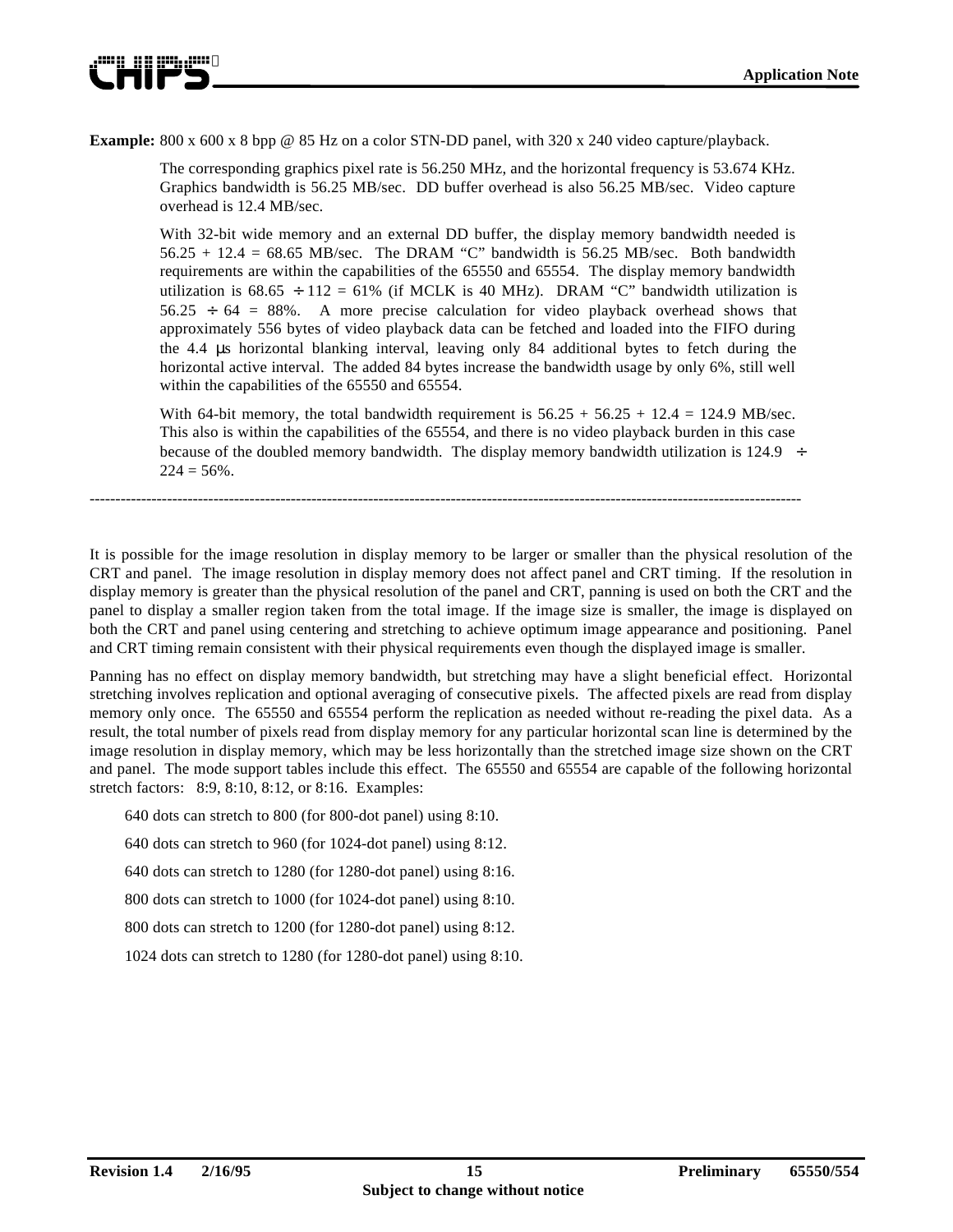#### **7.0 STN-DD Comparisons and Tradeoffs**

STN-DD panels typically have characteristics similar to the following:

- The panel is divided equally into upper and lower regions, which must be refreshed simultaneously.
- Color STN-DD panels have three bits per pixel (red, green, blue), allowing up to 8 colors to be displayed (including black). The 65550 and 65554 can modulate the R, G, B data over multiple frames (up to 16 frames) to expand the perceived color space into roughly 16 levels per primary color, 4096 colors total. This is approximately equivalent to 12 bpp. The RGB modulation is referred to as Frame Rate Control (FRC).
- The data width to the panel is typically 16 bits, allowing 16 pixels to be sent to the panel with every three data transfers. A shift clock (SHFCLK) marks the data transfers.
- Monochrome STN-DD panels have one bit per pixel and transfer 16 pixels in ea ch 16-bit data word. Some monochrome panels may have only an 8-bit wide data bus and transfer 8 pixels per SHFCLK.
- A latch pulse (LP) signal indicates the start of each horizontal scan. The panel scans two lines for each LP -one line in the upper half of the panel and one line in the lower half.
- A first line marker (FLM) signal indicates the start of the frame.

The 65550 and 65554 use a DD buffer to allow the system to read pixels from display memory in a single-scan manner, while refreshing the STN-DD panel in a dual-drive (DD) manner. The DD buffer also facilitates the Frame Rate Control process (FRC) for expanding the perceived color depth from 8 to about 4096 colors.

**Full-frame DD buffer operation.** For every two pixels read out of display memory and sent to the CRT, two pixels are read from the DD buffer and sent to the panel. During the same interval, the two pixels sent to the CRT are subjected to FRC calculation and written into the DD buffer. There are a total of two DD buffer reads and two DD buffer writes for every two CRT pixels. The panel pixel rate is the same as the CRT pixel rate.

**Half-frame DD buffer operation.** Unlike the full-frame buffer, as each pixel is read from display memory and sent to the CRT, the same pixel is subjected to FRC calculation and sent to the panel. The pixel is processed for additional FRC and written into the DD buffer. During the same interval, a second pixel is read from the DD buffer and sent to the panel. There is a total of one DD buffer read and one DD buffer write for every CRT pixel. This is the same ratio of DD buffer accesses per CRT pixel as with a full-frame buffer, but two pixels instead of one are sent to the panel for each pixel sent to the CRT. The panel pixel rate and frame rate are double the CRT rates, which is also referred to as Frame Acceleration.

Note that the pixel relationships described above are short-term averages. There is actually extensive FIFO buffering to smooth out the cycle-by-cycle memory accesses.

Table 7-1 illustrates the timing relationships between CRT and panel, with and without frame acceleration.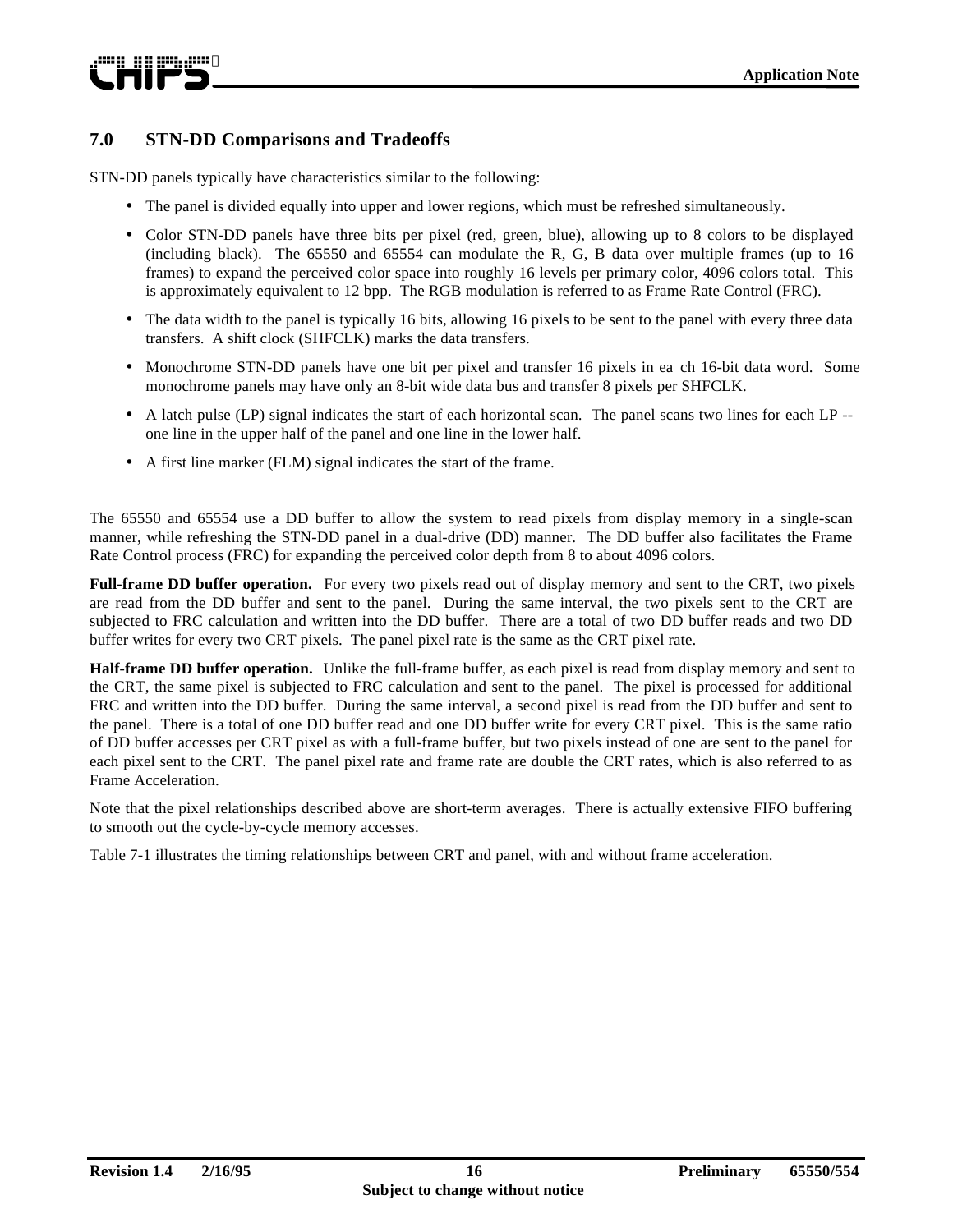#### **Table 7-1: Timing Relationship Examples**

| $640 \times 480 \text{ } \textcircled{a} 60 \text{ Hz}$ | <b>CRT</b>  | <b>STN-DD Color</b><br>with Frame Acceleration |
|---------------------------------------------------------|-------------|------------------------------------------------|
| Vertical refresh rate                                   | $60$ Hz     | 120 Hz (FLM)                                   |
| Horizontal rate                                         | 31.5 KHz    | 31.5 KHz (LP)                                  |
| Pixel clock                                             | 25.175 MHz  | 9.44 MHz (SHFCLK)                              |
| Pixel rate                                              | 25.175 Mpps | 50.35 Mpps                                     |
| Horizontal blanking factor                              | 1.25        | 1.25                                           |
| Vertical blanking factor                                | 1.09        | 1.09                                           |
| Combined blanking factor                                | 1.37        | 1.37                                           |

| $640 \times 480 \text{ @ } 85 \text{ Hz}$ | <b>CRT</b> | <b>STN-DD Color</b><br>no Frame Acceleration |
|-------------------------------------------|------------|----------------------------------------------|
| Vertical refresh rate                     | 85 Hz      | 85 Hz (FLM)                                  |
| Horizontal rate                           | 43.269 KHz | 21.635 KHz (LP)                              |
| Pixel clock                               | 36 MHz     | 6.75 MHz (SHFCLK)                            |
| Pixel rate                                | 36 Mpps    | 36 Mpps                                      |
| Horizontal blanking factor                | 1.30       | 1.30                                         |
| Vertical blanking factor                  | 1.06       | 1.06                                         |
| Combined blanking factor                  | 1.38       | 1.38                                         |

| 800 x 600 @ 60 Hz          | <b>CRT</b> | <b>STN-DD Color</b><br>with Frame Acceleration |
|----------------------------|------------|------------------------------------------------|
| Vertical refresh rate      | $60$ Hz    | 120 Hz (FLM)                                   |
| Horizontal rate            | 37.9 KHz   | 37.9 KHz (LP)                                  |
| Pixel clock                | 40 MHz     | 15 MHz (SHFCLK)                                |
| Pixel rate                 | 40 Mpps    | 80 Mpps                                        |
| Horizontal blanking factor | 1.32       | 1.32                                           |
| Vertical blanking factor   | 1.05       | 1.05                                           |
| Combined blanking factor   | 1.39       | 1.39                                           |

| 800 x 600 @ 85 Hz          | <b>CRT</b> | <b>STN-DD Color</b><br>no Frame Acceleration |
|----------------------------|------------|----------------------------------------------|
| Vertical refresh rate      | 85 Hz      | 85 Hz (FLM)                                  |
| Horizontal rate            | 53.674 KHz | 26.837 KHz (LP)                              |
| Pixel clock                | 56.25 MHz  | 10.55 MHz (SHFCLK)                           |
| Pixel rate                 | 56.25 Mpps | 56.25 Mpps                                   |
| Horizontal blanking factor | 1.31       | 1.31                                         |
| Vertical blanking factor   | 1.05       | 1.05                                         |
| Combined blanking factor   | 1.38       | 1.38                                         |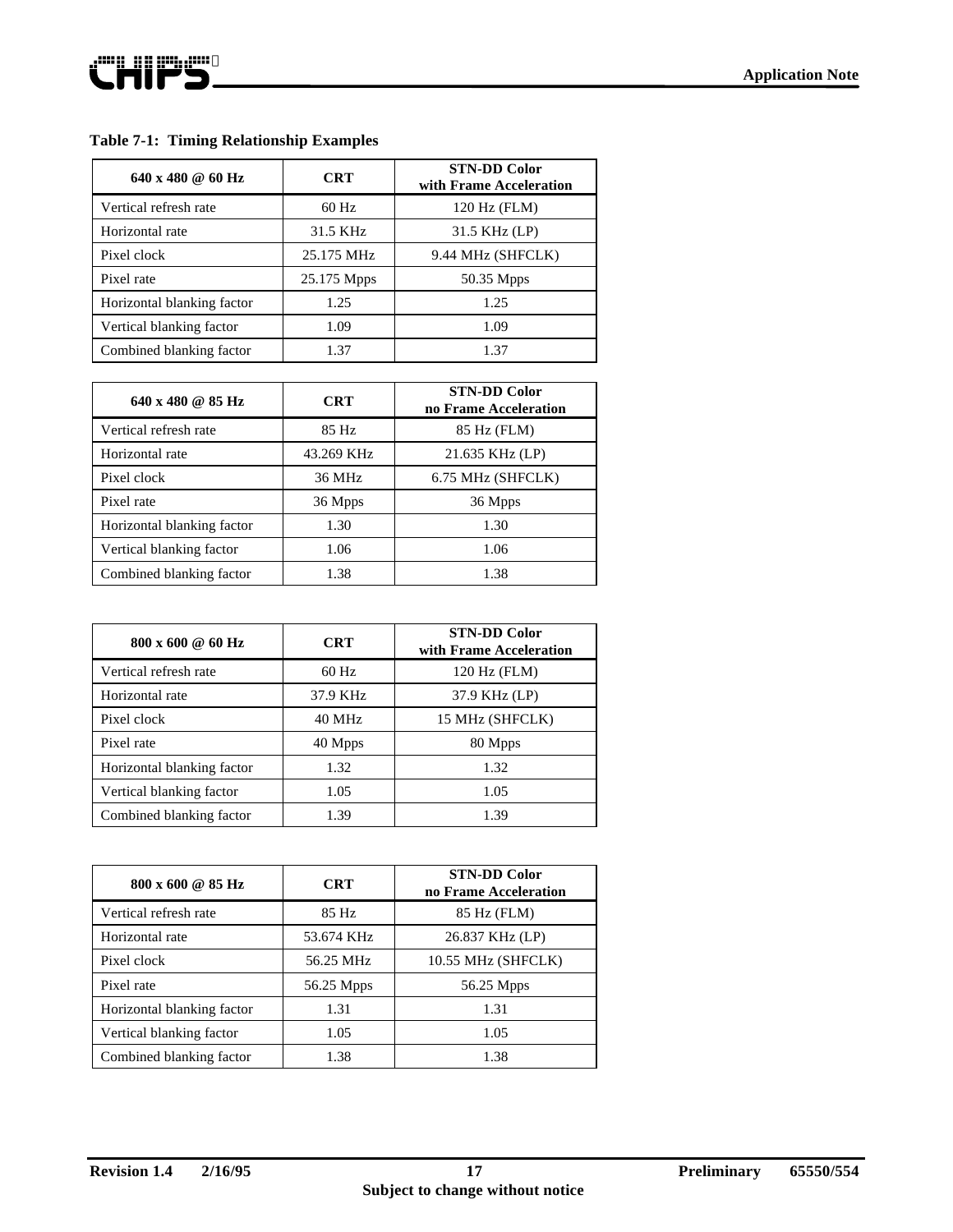

Note that the LP rate without frame acceleration is half the CRT horizontal frequency. This is because the panel scans two horizontal lines for each LP pulse. Frame acceleration doubles the LP rate, making it the same as the CRT horizontal frequency.

STN-DD panels often need 100 Hz to 120 Hz refresh for best display quality, particularly with 16-frame FRC. In general, frame acceleration should be used for panels with slower CRT refresh rates. For higher CRT refresh rates, the resulting 2X panel refresh rate may be too fast for the panel. In that case, frame acceleration can be disabled, resulting in equal panel and CRT refresh rates.

For a given CRT refresh rate, the required display memory bandwidth usage is the same with, or without, frame acceleration. The number of display memory and DD buffer accesses per CRT pixel is exactly the same in both cases.

In panel only operation, the system can significantly reduce (as compared to simultaneous operation) the required display memory bandwidth by using frame acceleration, a reduced panel refresh rate, and reduced blinking factors. This may allow additional high-performance graphics mode support in panel-only operation but not in simultaneous operation, as long as the reduced panel refresh rate can provide acceptable display quality. For example, instead of running the panel at 120 Hz refresh (FLM frequency) in simultaneous operation with a CRT, running at 90 Hz (FLM) may allow additional mode support for panel-only operation. The corresponding CRT refresh rate would be 45 Hz, almost certainly too slow for acceptable CRT display quality, but 90 Hz panel refresh rate may still be adequate for acceptable panel display quality. Reducing the overall blanking factor from 1.37 to around 1.04 can significantly reduce memory bandwidth usage, and allow the panel to operate with reduced blanking times. 120 Hz panel refresh (60 Hz CRT equivalent) with 1.37 combined blanking requires a pixel rate of 25.175 Mpps for 640 x 480 resolution. With 1.04 blanking instead of 1.37, the pixel rate could be reduced to 19.1 Mpps, or about 76% of the bandwidth needed for 1.37, without reducing the frame refresh rate.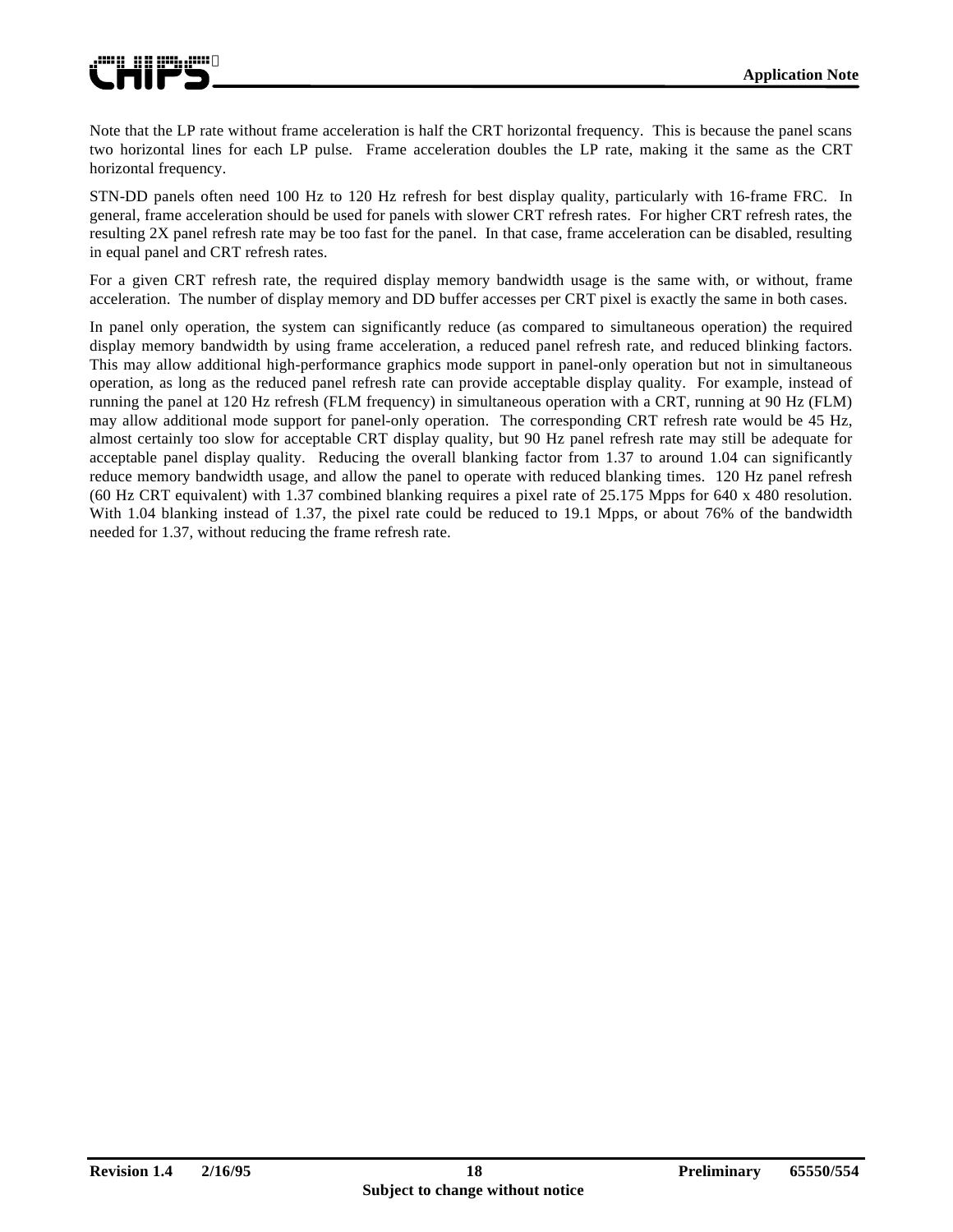#### **8.0 Video Capture and Playback**

Video capture and playback operate as follows:

- Off-screen display memory stores incoming video information in a "Video Capture Buffer". This method of sharing the main display memory is also known as a "Shared Frame Buffer."
- The Video Capture Buffer can use double buffering to allow assembly of complete video frames before the video playback mechanism attempts to display the video information on the screen. This prevents parts of different incoming frames from appearing in the same output frame.
- Incoming video information has its own timing synchronization, completely independent from the graphics engine that is controlling the display screen.
- Typically, "color keying" specifies where on the screen the video overlay information should appear. One or more colors are designated as the "key", and a window containing the "key" color is created using the normal Windows mechanisms. Under control of the software driver, the 65550/65554 creates a separate window overlaying the video playback information. With color keying enabled, video playback information appears wherever the playback window and color key window overlap, and video playback information does not appear anywhere else on the screen. The video overlay driver aligns the playback window with the color key window. If a popup or part of another graphics window overlaps part or all of the color key window, the video playback information is automatically suppressed in the overlap area since the color key is no longer visible.
- Video information can be scaled down during capture to occupy only the amount of display memory actually needed to support the desired playback window resolution. Video information can also be enlarged ("zoomed") on playback to fill a larger window area without requiring a larger capture buffer or higher capture resolution. When enlarging (zooming) the video overlay image, vertical interpolation can be used to improve the quality of the zooming. Vertical interpolation is a programmable option.
- Video capture information typically consists of 16 bits per pixel, encoded in YUV 4:2:2 format, with 320 x 240 total resolution (NTSC). The effective pixel rate is approximately 6.2 Mpps. The 65550 can also accept 640 x 480 resolution for video capture, but the 65550 normally will be programmed to compress this to 320 x 240 before storing the information into the video capture buffer. Video information is stored exactly as received (i.e., YUV 4:2:2.). Conversion to RGB occurs when the video information is subsequently read out of the capture buffer for display on the screen.
- The 6.2 Mpps pixel rate for video capture is based on compressing an incoming 640-pixel line to 320 pixels. The incoming uncompressed pixel rate is typically 12.2727MHz, but only one pixel is captured in the buffer for every two pixels received. With conservative round off, the effective capture rate is 6.2 Mpps.
- The full color range of YUV 4:2:2 is available on playback, regardl ess of the graphics color depth. Although YUV 4:2:2 requires only 16 bpp, it provides color depth equivalent to approximately 22 or 24 bpp RGB. If the display device is capable of 24 bpp RGB color depth, the full color depth will be utilized in the video playback window even if the rest of the screen is operating in a graphics color depth of 16 bpp or 8 bpp or less. Since VGA CRT monitors use an analog RGB interface, the full 24-bit RGB color depth is available in the RGB signals generated by the 65550 and 65554 for video playback, and will appear on the monitor if the monitor is capable of displaying that many colors.
- The video capture buffer requires 150KB (320 x 240 x 2  $\div$  1024) of off-screen display memory. Double buffering requires of 300KB of memory.
- If enabled, the vertical interpolation mentioned above requires an entire video overlay line to be read out of the video capture buffer and stored in an on-chip FIFO during the horizontal blanking interval. This is necessary to average the new line with the previous line before attempting to display the newly computed line. If a complete video overlay line is not obtained before the end of horizontal blanking, the FIFO fill process continues during the horizontal active interval. The video overlay image does not become corrupted as long as the FIFO is completely filled before the start of video overlay display. If vertical interpolation is disabled, the FIFO need not be completely filled before the start of video overlay display.